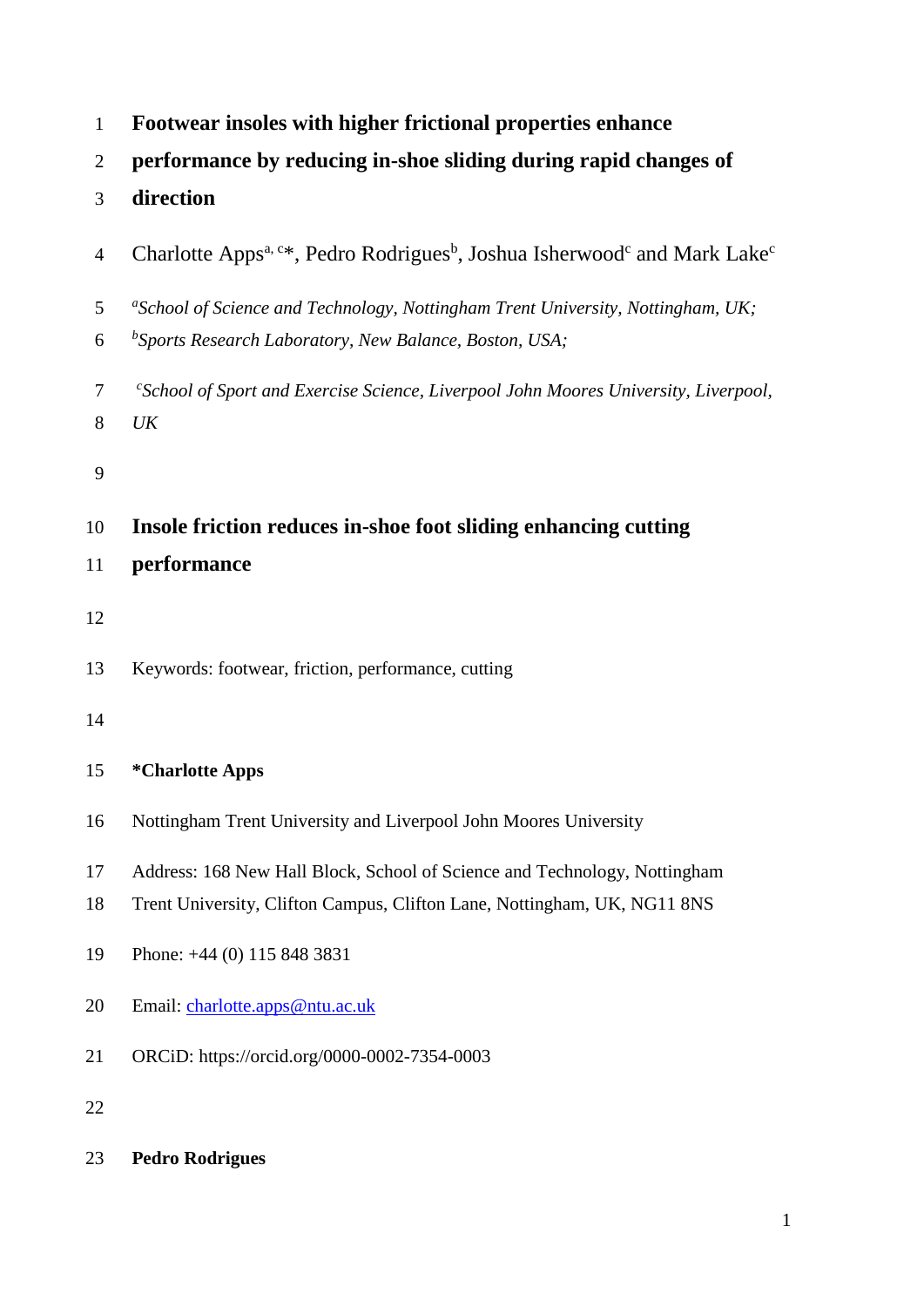- Sports Research Laboratory
- New Balance Athletics, Inc,
- 5 South Union St, Lawrence, MA, USA
- Phone: +(1) 978 725 2854
- [Pedro.Rodrigues@newbalance.com](mailto:Pedro.Rodrigues@newbalance.com)
- 

#### **Joshua Isherwood**

- Liverpool John Moores University
- School of Sport and Exercise Sciences, Tom Reilly Building, Byrom Street
- Campus, John Moores University, Liverpool, United Kingdom, L3 3AF.
- joshua@xtep.com.cn
- 

# **Mark Lake**

- Liverpool John Moores University
- School of Sport and Exercise Sciences, Tom Reilly Building, Byrom Street
- Campus, John Moores University, Liverpool, United Kingdom, L3 3AF.
- Phone: +44 (0)151 904 6260
- Email: M.J.Lake@ljmu.ac.uk

# 

- **\*** Corresponding author
- E-mail: Charlotte.apps@ntu.ac.uk (CA)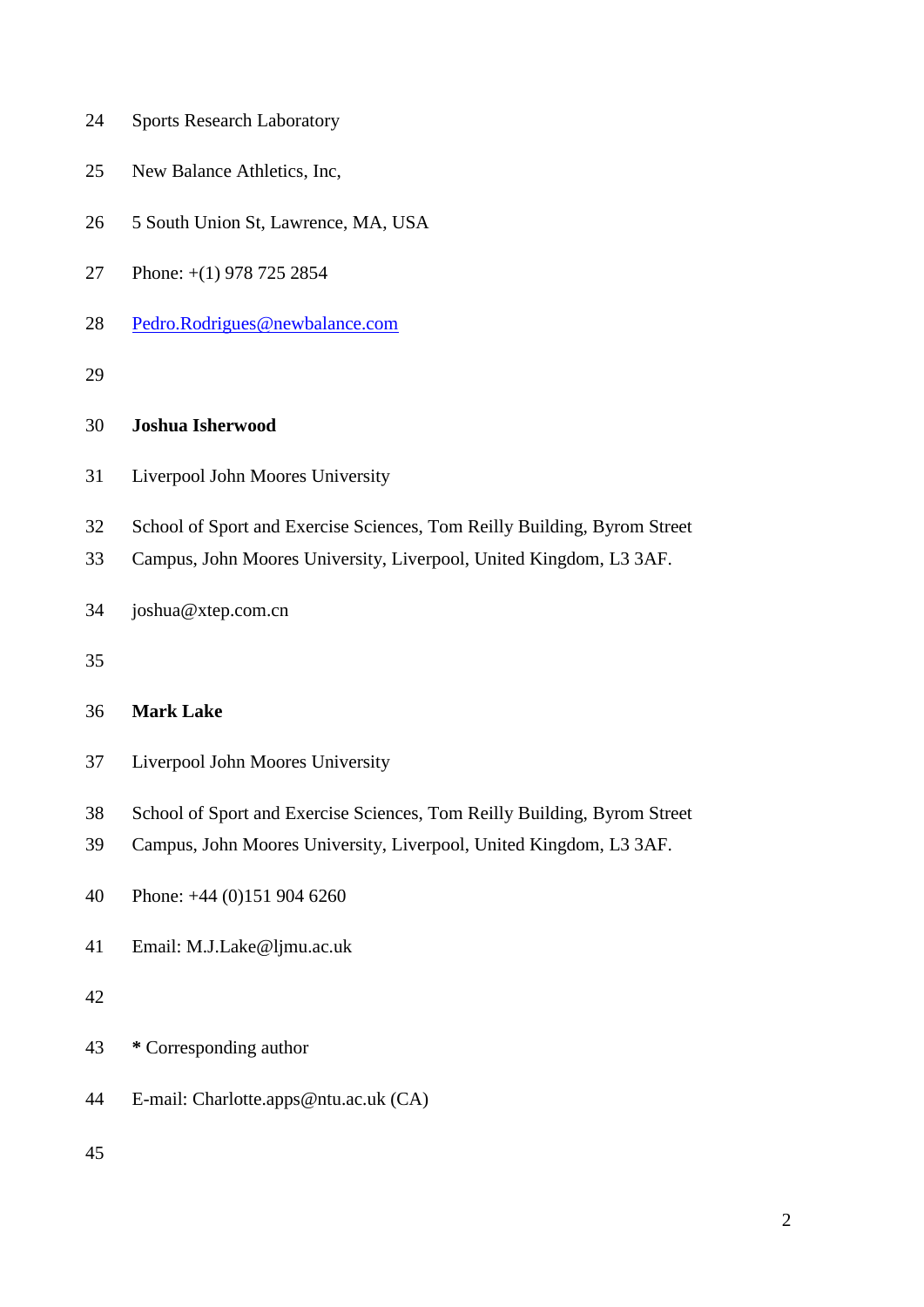# **Footwear insoles with higher frictional properties reduce in-shoe**

**sliding and enhance change of direction performance**

# **Abstract**

| 49 | A novel 3D motion capture analysis assessed the efficacy of insoles in maintaining the foot                 |
|----|-------------------------------------------------------------------------------------------------------------|
| 50 | position on the midsole platform inside the shoe during rapid change of direction manoeuvres                |
| 51 | used in teams sports. An insole (TI) with increased static (35%) and dynamic (49%) coefficient              |
| 52 | of friction compared to a regular insole (SI) were tested. Change of direction performance was              |
| 53 | faster ( $p < .001$ ) and perceived to be faster ( $p < .001$ ) in TI compared to SI. Participants utilised |
| 54 | greater coefficient of friction in TI compared to SI during a complete turn, but not during a 20            |
| 55 | degree side-cut. In-shoe foot sliding reduced across the forefoot and midfoot during the braking            |
| 56 | phase of the turn and in the rearfoot during the side-cut in TI. Greater in-shoe foot sliding               |
| 57 | occurred in the turn than the side-cut across all foot regions. Results provide guidance for                |
| 58 | athletic footwear design to help limit in-shoe foot sliding and improve change of direction                 |
| 59 | performance.                                                                                                |
| 60 |                                                                                                             |
| 61 | Keywords: footwear, friction, performance, cutting                                                          |
| 62 |                                                                                                             |
| 63 |                                                                                                             |
| 64 |                                                                                                             |
| 65 |                                                                                                             |
| 66 |                                                                                                             |
| 67 |                                                                                                             |
| 68 |                                                                                                             |
| 69 |                                                                                                             |
| 70 |                                                                                                             |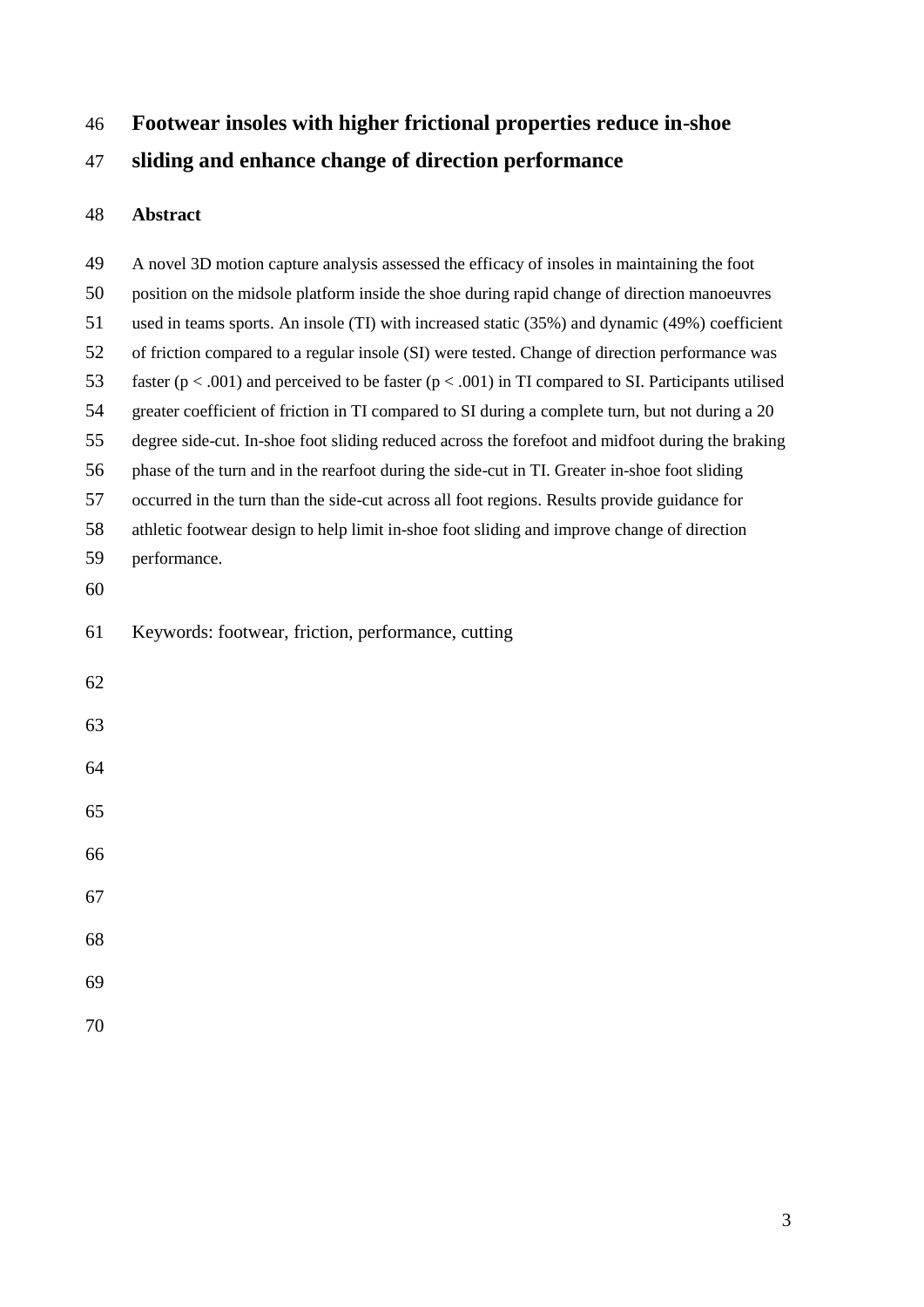#### **Introduction**

 Changing direction rapidly is advantageous for team sports players because it enables them to out manoeuvre their opponents and have time to make a pass or a shot that can influence the outcome of the game. Whole body changes of direction are among the most frequent movements in team sports, but different sports necessitate varied severity of cutting angles. Bloomfield and colleagues (2007) assessed the physical demands of 77 elite soccer players during a match. Results showed players completed  $727 \pm 203$  turns 78 per match. The majority (609  $\pm$  193) were rapid directional changes less than 90<sup>o</sup>, often after sprinting and followed by further high intensity running. In contrast, it was reported the most frequent change of direction angle among competitive netball players 81 was 135<sup>o</sup> and that 180<sup>o</sup> turns are performed during every minute of match play (Darnell, 2008).

 The foot experiences large horizontal shear forces during cutting movements (McClay et al., 1994), placing considerable demands on footwear traction to provide a stable base of support to maximise performance. By counteracting these shear forces, the frictional properties of sports shoes prevent sliding reducing the time needed to change direction. Additionally, the player can increase the horizontal angle of the ground reaction force, which increases acceleration in the desired direction of motion. This has been observed in linear acceleration on a treadmill (Morin, Edouard, & Samozino., 2011), as well as, linear acceleration overground and curved sprinting (Luo & Stefanyshyn, 2011). Thus, the player's change of direction performance is faster. Yet, too much friction may also increase the risk of injuring the ankle and knee ligaments by the foot being fixated (Torg, Quedenfeld, & Landau, 1974) or obtaining blisters (Knapik, Reynolds, & Barson, 1998; Mailler-Savage & Adams 2006). On the other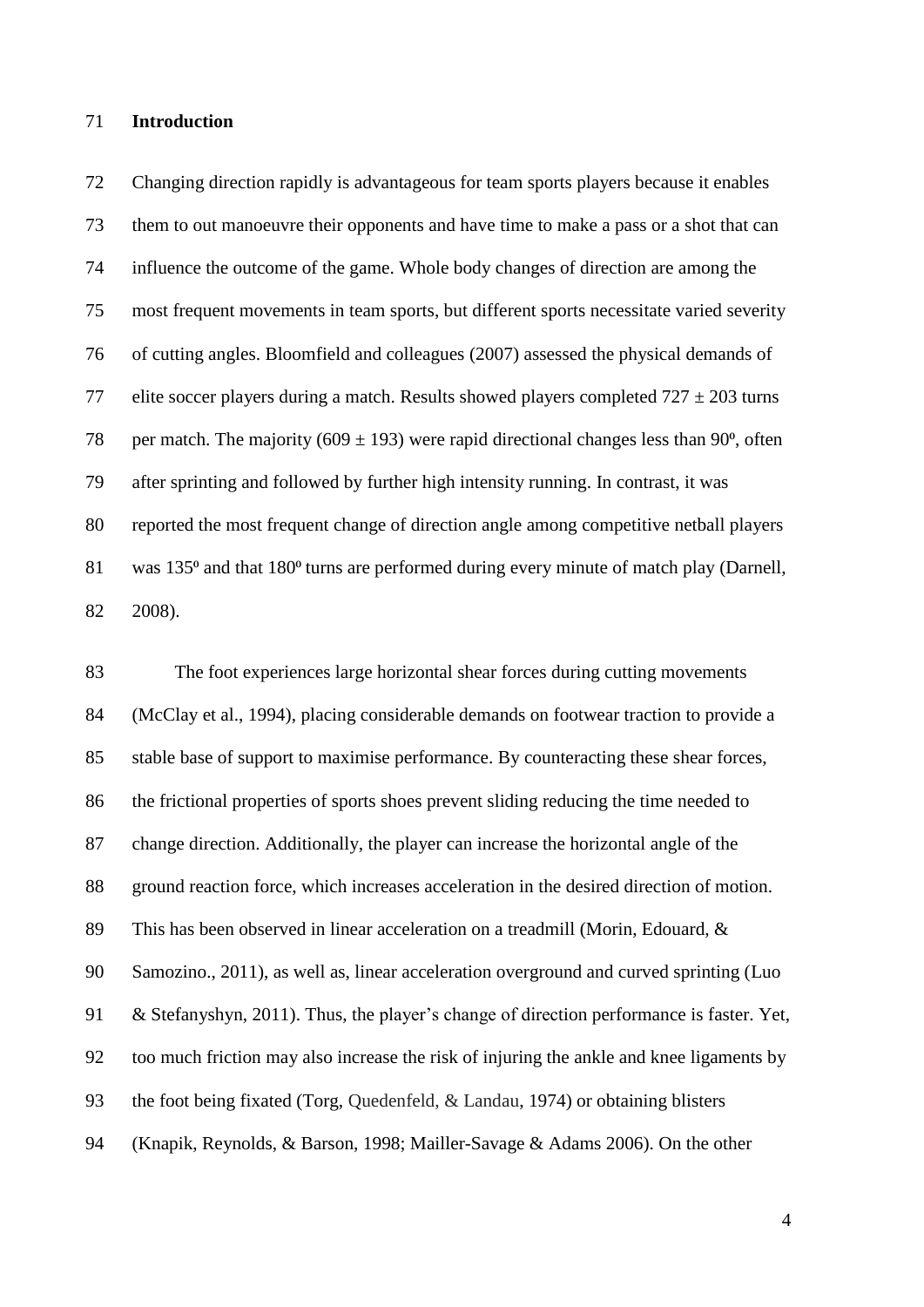hand, reduced friction increases the chance of obtaining an injury through slipping. Regardless of the optimal amount of friction, sports players can perceive differences in the level of grip provided by athletic footwear and surfaces, which triggers adaptations to improve their performance (Morio, Bourrelly, Sissler, & Gueguen, 2017; Starbuck et al., 2016). Additionally, traction and/or stability have been rated amongst the most important footwear properties in football players (Hennig & Sterzing, 2010) and basketball players (Brauner, Zwinzscher, & Sterzing, 2012).

 The coefficient of friction (COF), the ratio of the shear forces to the vertical force, has distinguished athletic footwear or surfaces with different mechanical friction properties during change of direction tasks. On hard surfaces, participants utilise increased COF when performing frontal cutting steps, curved sprints, or accelerations in footwear outsoles that have increased mechanical COF (Luo & Stefanyshyn, 2011; Morio et al., 2017). However, once the mechanically available COF increases beyond a threshold level, no further gains in performance are observed (Luo & Stefanyshyn, 2011). This is attributed to participants reaching their physiological limit in the magnitude of shear forces they can apply. The optimal friction for a given athlete is a complex interaction of the goals of the movement, mechanical friction, subjective perception. No one single metric is able to capture it all, therefore a variety of testing procedures is required to obtain a comprehensive overview of effects (Sterzing, Lam, & Cheung, 2012). For example, Müller and colleagues (2010) found a soft ground soccer boot with higher mechanical friction on artificial turf reduced in-vivo COF during a 116 180<sup>°</sup> cut and resulted in slower times compared to three other soccer boots with less mechanical friction. This was attributed to the longer soft ground studs not penetrating the artificial turf and fewer being in contact with the ground during push-off.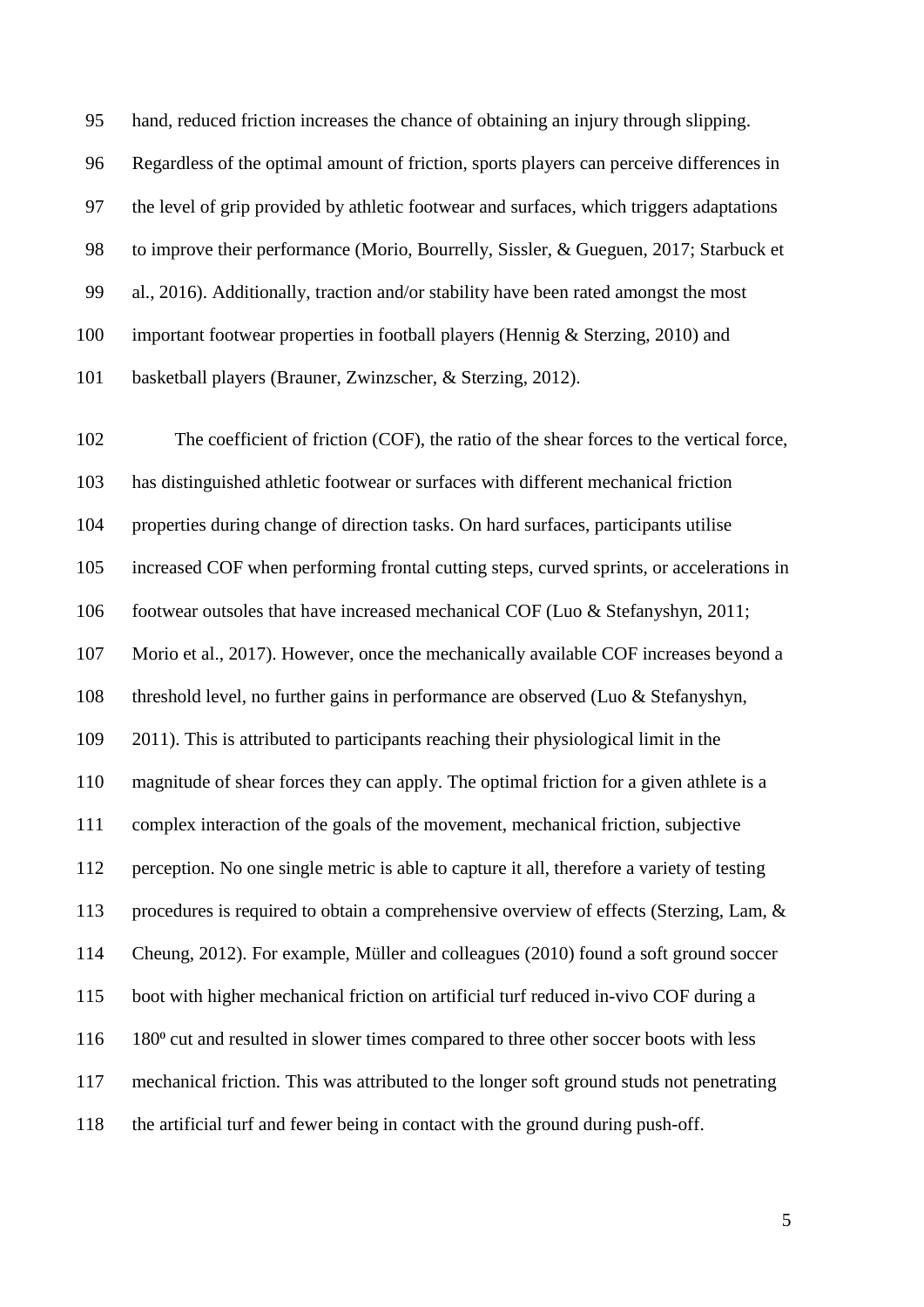Previous research has primarily focused on the effect of friction at the shoe- surface interface rather than the foot-shoe interface. However in order to improve performance during cutting, the footwear must maintain the foot position on top of the midsole/cleat plate platform (Lafortune, 1997). Footwear components, including upper materials, sidewall wraps, midsole geometries, midsole materials and insoles have been designed to resist the internal shear forces between the foot-shoe interfaces. Stacoff and colleagues (1996) investigated in-shoe heel rotation during side-cuts of five shoes with varied midsole thickness, torsional stiffness and construction features. Holes were cut into the heel-counter to monitor foot motion relative to the shoe. Specific designs or materials reduced in-shoe heel sliding better than others. Rotational in-shoe sliding was linked with ankle injury risk but monitoring the translational sliding will likely effect performance of change of direction tasks. Quantifying in-shoe shear is another option to assess the influence of in-shoe footwear friction, but it is difficult to avoid artefacts of placing shear sensors inside the midsole of the shoe. Cong and colleagues (2014) assessed in-shoe plantar shear by mounting tri-axial force transducers into the midsole 134 of a basketball shoe. Both the 180<sup>°</sup> lateral shuffle and 45<sup>°</sup> cut produced greatest shear pressures under the first metatarsal head, but peak stresses occurred during the braking and propulsive phases, respectively.

 While the effects of midsole modifications, upper material choices, and torsional stiffness have been evaluated in maintaining the foot over the sole platform, the frictional properties of the insoles has not. Therefore, the aim of this study is to investigate if insoles with higher mechanical friction enhance actual and perceived change of direction performance by increasing the COF and reducing in-shoe foot sliding. It was hypothesised that during changes of direction increased insole friction would: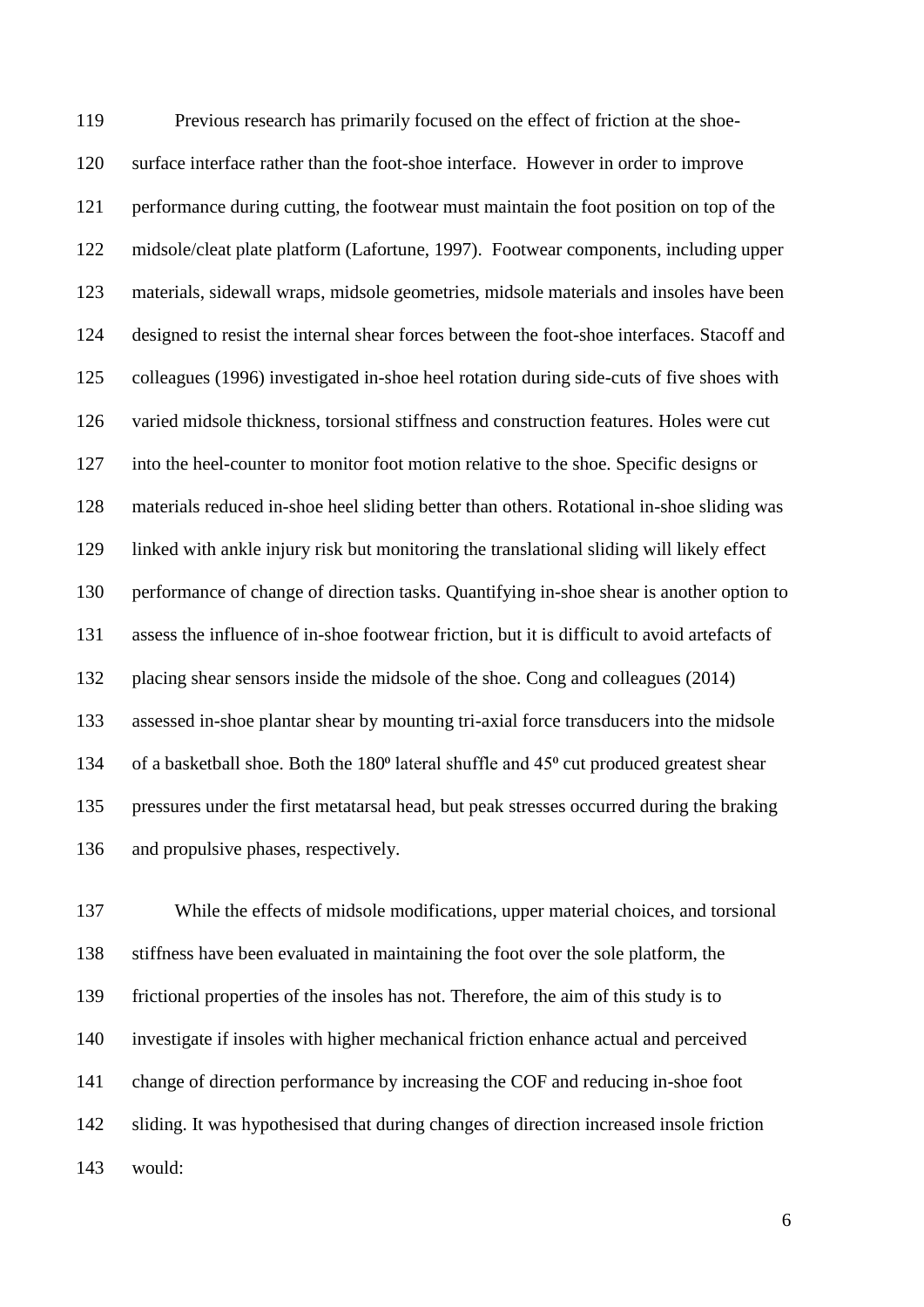144 1. Increase the performance time and perception of speed

145 2. Increase the COF and horizontal angle of the ground reaction force

146 3. Better maintain the foot position on the midsole platform by reducing in-shoe foot sliding across the insole surface

#### **Materials and Methods**

# *Insoles and footwear*

Two insole conditions were tested. The standard insole (SI) was made of EVA (35

Asker C) with cloth based top cover (SI). The developed training insole (TI) was also

made of EVA (35 Asker C) and had the same thickness and geometry as SI, except they

had a knobby surface and no top cloth cover (Figure 1). To confirm TI did provide

increased friction compared to SI, which was a pre-requisite for the study, the COF was

measured mechanically using a modified version of the ASTM D1894 test. A 3.2 Kg

sled covered with a standard athletic sock was dragged 55 mm over the insole surfaces

at a speed of 500 mm/min (Instron E3000, Norwood, MA, US). The resistance to

movement was recorded and the peak force, static coefficient of friction and average

dynamic coefficient of friction were calculated.

 To maximize the influence of insole friction on maintaining the foot position, during testing protocols participants were fitted with flexible shoes that were developed without a midsole and minimal outsole wrap (Figure 1). To ensure support provided by the upper was constant across trials, laces were fastened consistently to participants preferred tightness by marking the lace through the top eyelet.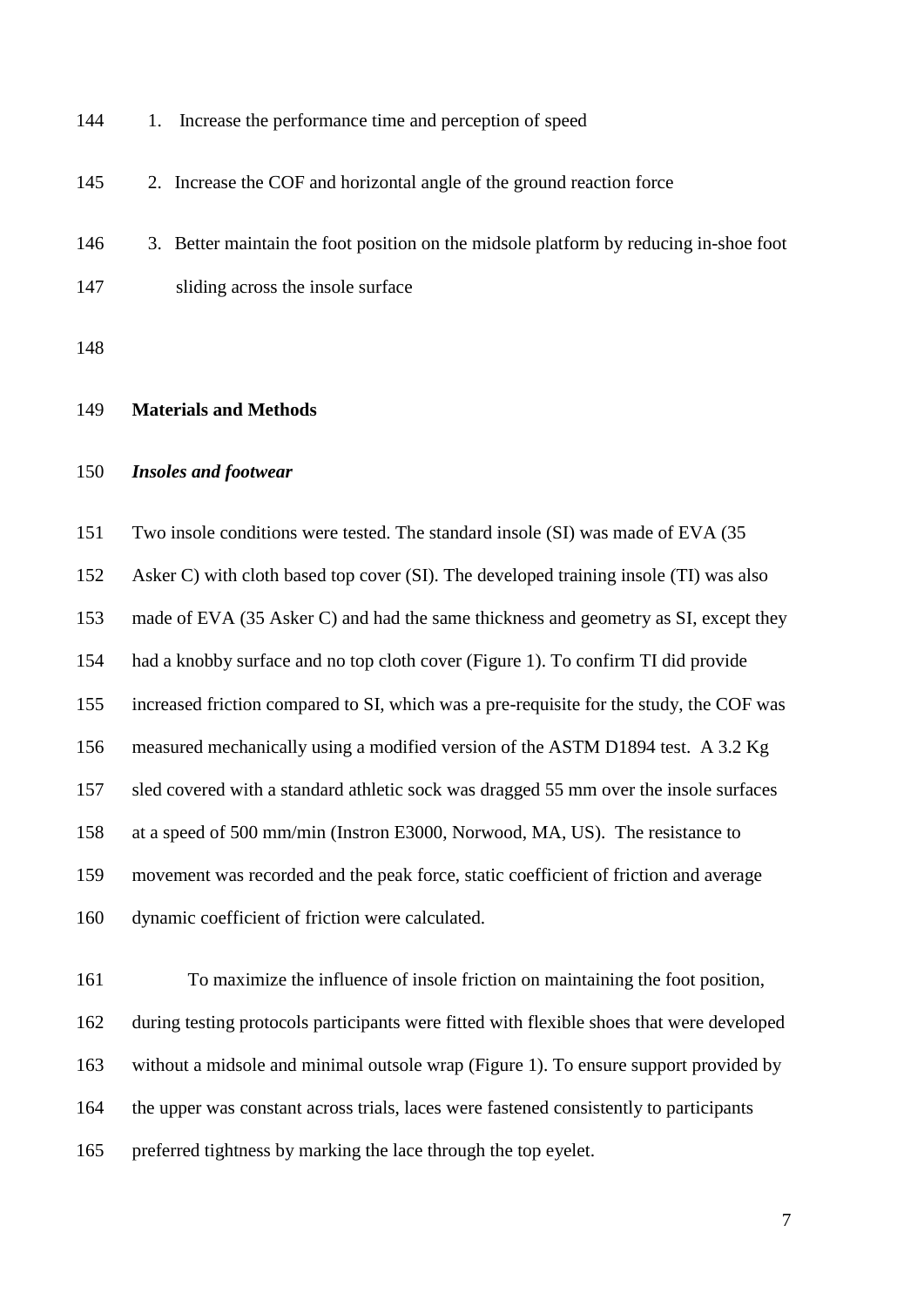167 \*\* Figure 1 near here\*\*

| 169 | <b>Participants</b> |  |
|-----|---------------------|--|
|     |                     |  |

| 170 | Seventeen recreational team sports players (11 $\Diamond$ , 6 $\Diamond$ with a mean age of 25 (SD 4),                  |
|-----|-------------------------------------------------------------------------------------------------------------------------|
| 171 | mean height of 175 cm (SD 5) and mean weight of 72 kg (SD 10)) volunteered to                                           |
| 172 | participate in this study. All participants had regularly played sport for at least 2 years                             |
| 173 | and were right foot dominant (preferred kicking leg). Participants reported they had not                                |
| 174 | suffered any serious musculoskeletal injury for at least 6 months at the time of testing.                               |
| 175 | Ethical approval for this project was attained from the University research ethics                                      |
| 176 | committee and participants gave their written informed consent prior to testing.                                        |
|     |                                                                                                                         |
| 177 | There were two separate testing protocols: one to obtain biomechanical                                                  |
| 178 | measurements, the other for agility performance and subjective perception                                               |
| 179 | measurements. A few participants were not available to complete both protocols and so                                   |
| 180 | exact participant numbers are given in the following sections.                                                          |
| 181 | <b>Biomechanics</b>                                                                                                     |
|     |                                                                                                                         |
| 182 | Fifteen participants (11 $\Diamond$ , 4 $\Diamond$ ) completed 5 successful side-cuts (20 <sup>o</sup> ) and 5 complete |
| 183 | turns $(180^{\circ})$ in each insole condition (see figure 2). This enabled the biomechanical                           |

effects of TI to be investigated in a slight change of direction at a rapid pace and severe

- change of direction task, applicable to the varied frequencies in different sports
- (Bloomfield et al., 2007; Darnell, 2008). Prior to testing participants completed a 10
- minute warm-up that included a familiarisation to the tasks. Trials were successful when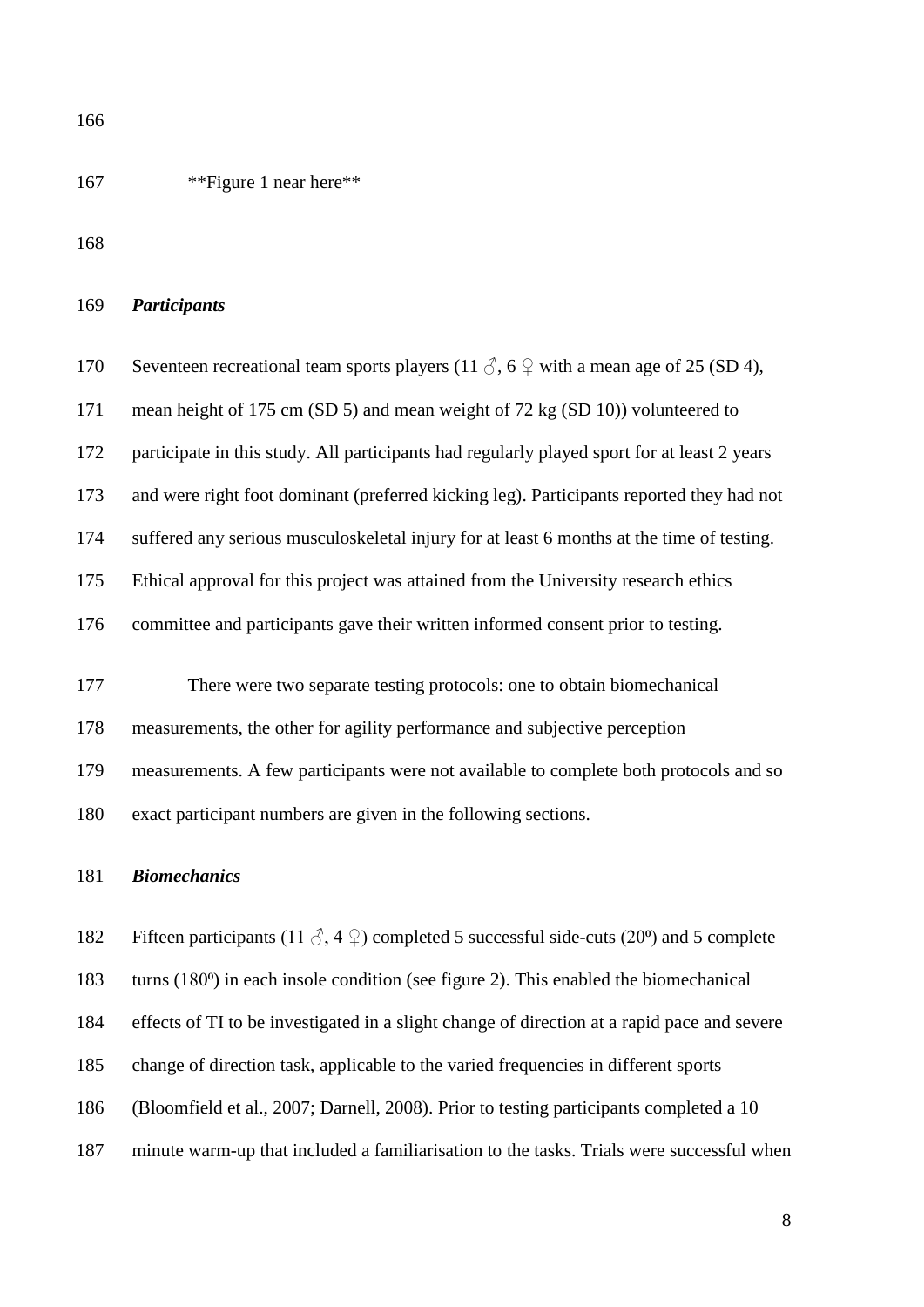| 188 | participants performed the change of direction step with their dominant foot on the force             |
|-----|-------------------------------------------------------------------------------------------------------|
| 189 | platform and there was no noticeable targeting. The 20 <sup>°</sup> side-cuts required participants   |
| 190 | to run within $90 \pm 5\%$ of their maximum speed. Pilot work indicated running at                    |
| 191 | maximum pace in the test footwear conditions may put participants at risk of slipping in              |
| 192 | this task. To ensure the correct side-cut angle was performed, a pair of cones were                   |
| 193 | placed at $20^{\circ}$ a metre behind the left side the centre of the force plate in the running      |
| 194 | direction. Participants accelerated maximally to complete the 180 <sup>°</sup> turns, but decelerated |
| 195 | in order to successfully change direction, thus pace was slower than the side-cut task.               |
| 196 | The order of task and insole conditions was mixed between participants. There was a 2-                |
| 197 | minute rest in between trials to avoid fatigue.                                                       |
|     |                                                                                                       |

\*\*Figure 2 near here\*\*

| 201 | Ground reaction forces were collected during the change of direction steps by a        |
|-----|----------------------------------------------------------------------------------------|
| 202 | force plate (0.6 m by 0.9 m, Kistler, Winterhur, Switzerland), sampling at 1500 Hz.    |
| 203 | Data were filtered with a fourth order zero-lag Butterworth filter with a 50 Hz        |
| 204 | frequency cut-off. A 10 N threshold of the vertical ground reaction force component    |
| 205 | determined initial ground contact and toe-off events to determine ground contact time. |
|     |                                                                                        |
| 206 | Six Oqus cameras (Qualisys, Gothenburg, Sweden), sampling at 500 Hz, were              |
| 207 | positioned within 2 m of the force plate in order to record close-up foot and shoe     |
| 208 | kinematics. Additionally, an extra small calibration wand (110 mm in length) ensured   |
| 209 | the maximum camera residuals did not exceed 0.3 mm. This allowed sub-millimetre        |
| 210 |                                                                                        |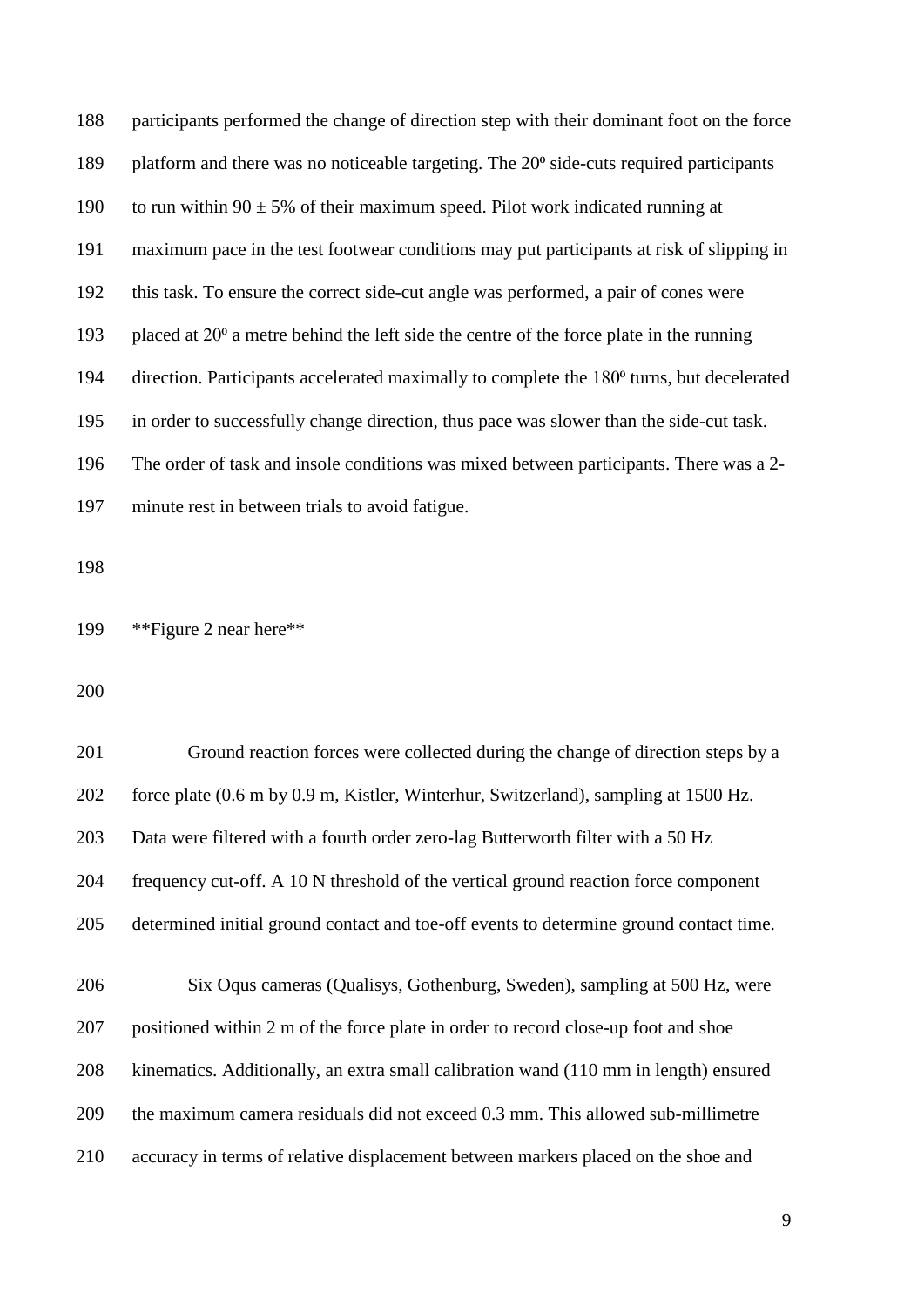foot. Four reflective spherical markers (5 mm Ø) were attached onto the anterior and posterior lateral border, and anterior and posterior medial border of the shoe sole. Additionally, markers were attached directly onto the foot at the rearfoot, midfoot and forefoot from circular holes cut into the lateral side of the right shoe upper and socks (Figure 1). The rearfoot, midfoot and forefoot marker regions were defined by dividing the shoe upper into equal thirds and holes were cut on the lateral side in the middle of each region. This assessed foot sliding at different regions because reported shear stress levels vary across the foot during cutting tasks (Cong et al., 2014). Hole diameters were 25 mm to prevents the foot marker motion being deflected by the shoe upper (Bishop, Polman, R, & O'Donoghue, 2015). Participants were provided with a pair of low-cut standard athletic socks (94% Polyester, 4% Spandex, 2% other fibers) to wear during testing.

 Biomechanical data was analysed in Visual 3D software (C-Motion, Rockville, MD, USA). Raw co-ordinate data was filtered with a fourth order bi-directional Butterworth filter with 20 Hz frequency cut-off. To limit the influence of soft tissue artefact and inter-segmental foot motion, foot sliding was investigated during the shoe- flat period. Observation from high-speed video footage from preliminary testing displayed the foot bulging onto the lateral wall of the shoe indicating sliding predominated during this period. This phase was manually identified using the minimum vertical position averaged across shoe sole markers to identify when the shoe was flat on the ground. The shoe-flat period ended when there was a peak in the vertical acceleration of the shoe-sole segment. Across all trials, sole-flat time (Mean contact time % (SD)) occurred at 15.5 (4.5) and 14.7 (4.0) in the side cut, and 9.9 (5.5) and 10.6 (5.4) for the turn, in SI and TI respectively. Sole-off time (Mean contact time % (SD)) occurred at 66.5 (6.5) and 64.4 (6.2) in the side cut, and 85.6 (9.2) and 83.7 (4.9) in the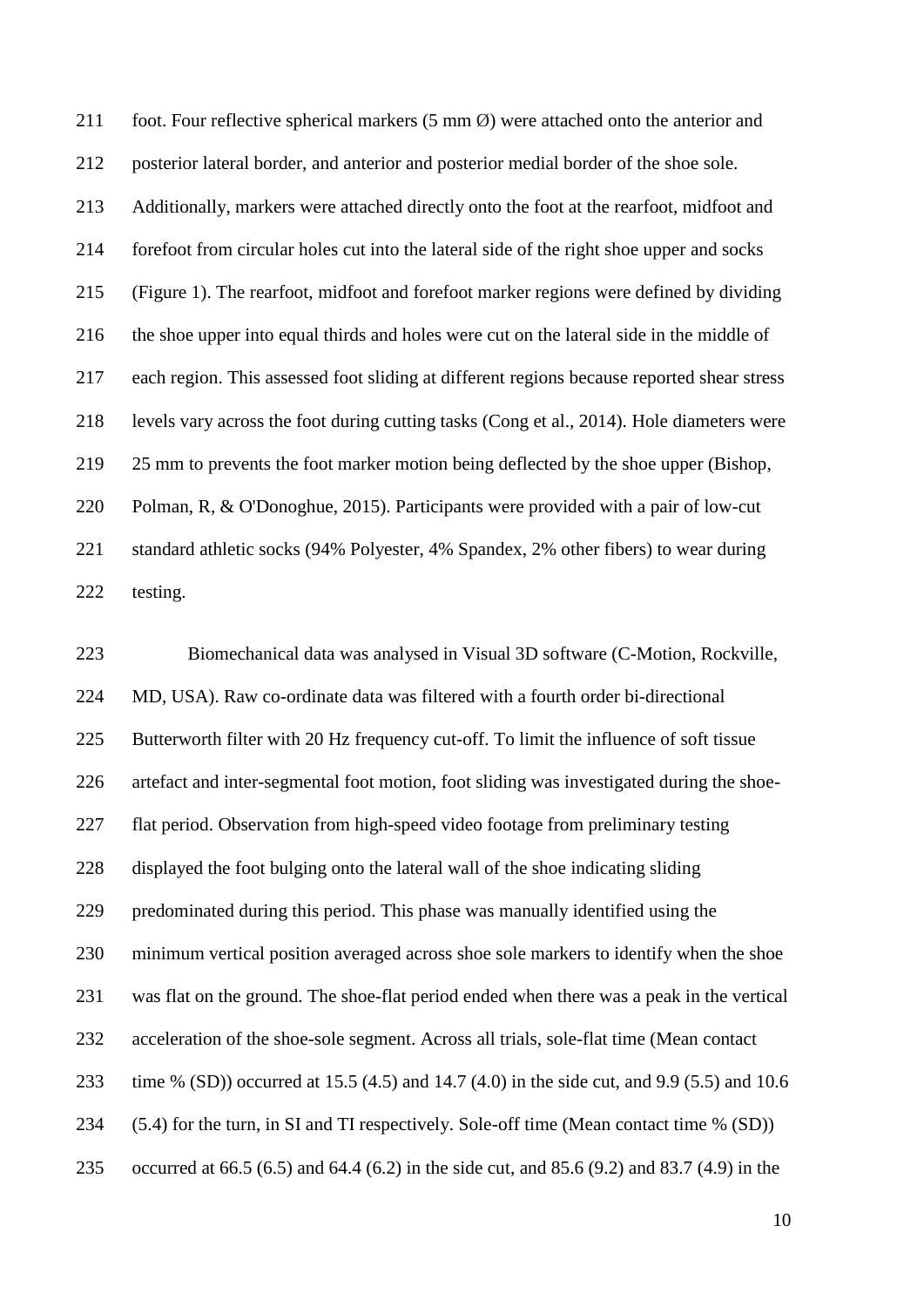turn, in SI and TI respectively. In-shoe foot sliding was calculated by computing the distance between each individual foot marker to midpoint of the posterior-lateral and posterior-medial shoe sole markers. The value at the frame when the sole flat period started was subtracted from this signal so the initial value was zero. The resultant horizontal displacement of each foot marker to the sole segment was computed to monitor foot sliding.

 Maximum resultant horizontal displacement of the rearfoot, midfoot and forefoot markers relative to the shoe sole (foot-sliding) were extracted for analysis during the braking and propulsive phase, defined by the first and second 50% of the foot-flat period. This was to determine when the insoles were influencing performance. Kinetic variables included the average COF and average angle of the resultant ground reaction force vector to the horizontal during the first and second 50% of stance, to correspond to the braking and propulsive phase. These were computed between one frame after initial ground contact and two frames before toe-off to remove artefacts caused by dividing by low forces.

# *Performance and subjective perception*

252 Eleven participants (6  $\Diamond$ , 5  $\Diamond$ ) completed a slalom course to evaluate agility performance. The 26 m slalom course design has previously differentiated traction properties of various cleated soccer footwear and surfaces (Sterzing et al., 2009). Three maximal effort trials in each insole condition were recorded. After every trial, there was a mandatory 3-minute rest period to avoid fatigue, during which the insole condition was swapped by the investigator. The insole order was mixed between participants. Prior to testing, except for those who completed the agility testing directly after the biomechanical protocol, participants underwent a 10-minute dynamic warm-up. All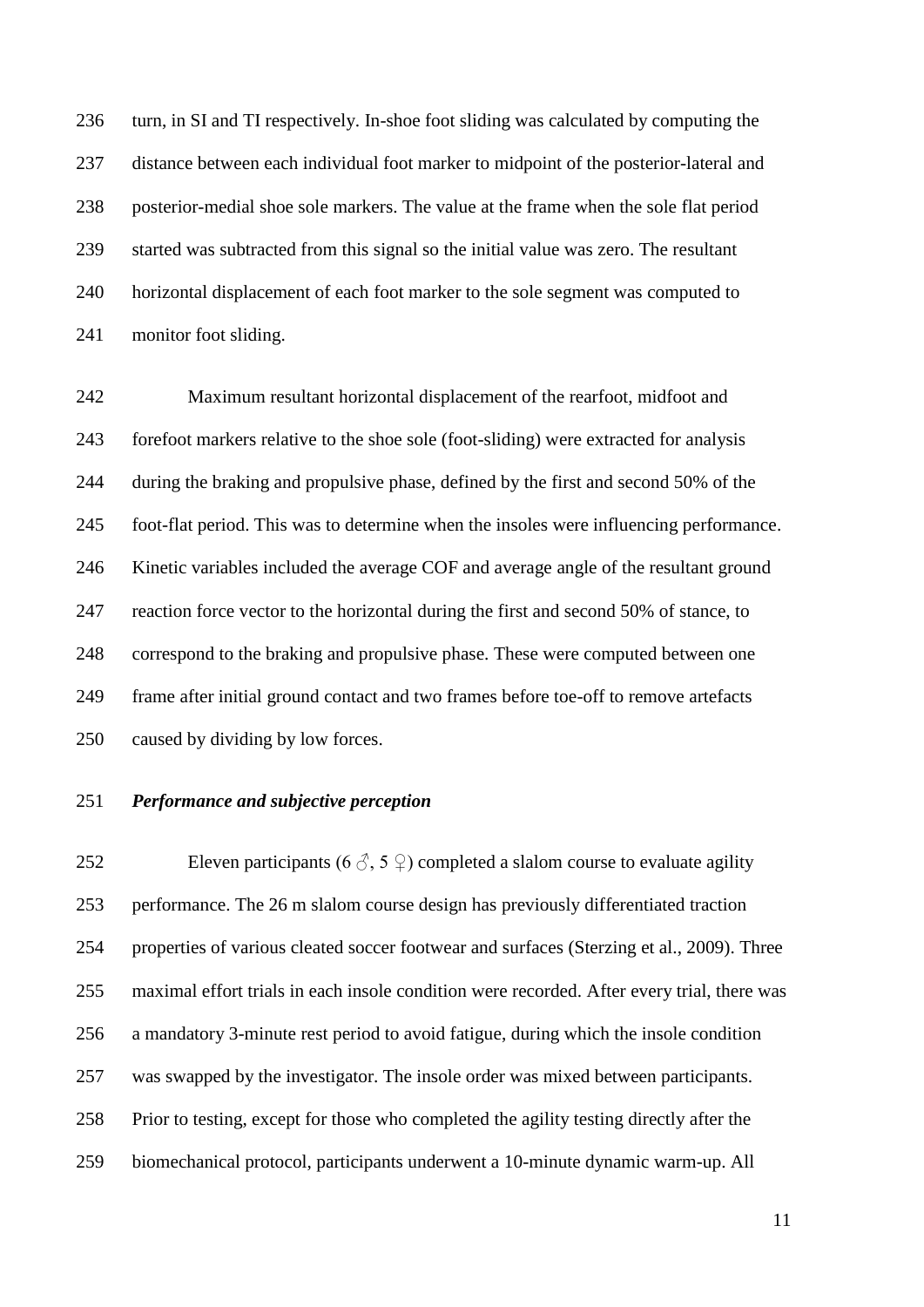participants completed 2-submaximal familiarisation trials in their own footwear and a further submaximal followed by maximal trial in each insole condition.

 To evaluate performance, running time was monitored by a single pair of timing gates positioned at the start and end of the course (Brower Timing Systems, Draper, UT, USA). The mean time of the three maximal trials were computed for statistical analysis. To evaluate subjective perception of running speed and in-shoe grip, 150 mm visual analogue scales (VAS) were marked after each maximal trial. The VAS was anchored with the terms 'very slow' to 'very fast' and 'very low to very high' for running speed and in-shoe grip respectively (adapted from Starbuck et al., 2016). Subjective perception of footwear comfort was also assessed using a 150mm VAS after a further two trials at a self-selected submaximal pace, in each insole, after completing the maximum trials. The VAS was anchored with the terms 'very uncomfortable' to 'very comfortable'. The VAS ratings were selected because they are reliable for assessing footwear comfort (Mills, Blanch, & Vicenzino, 2010) and in order to maintain consistency across variables.

#### *Statistics*

 For each participant, parameter mean values were computed across trials in each insole for statistical analysis (SPSS v24, SPSS Inc., Chicago, IL, USA). All data were visually checked with box-plots and histograms to identify deviations from normality and detect outliers. To test hypothesis (1) and hypothesis (2) slalom performance times and subjective perception, and average COF values and the horizontal angle of the ground 281 reaction force were compared statistically by paired t-tests, respectively  $(p<.05)$ . In-shoe 282 foot sliding variables contained outliers. A  $log_{10}$  transformation was applied to this data allowing assumptions of normality to be met. To test hypothesis (3), repeated measures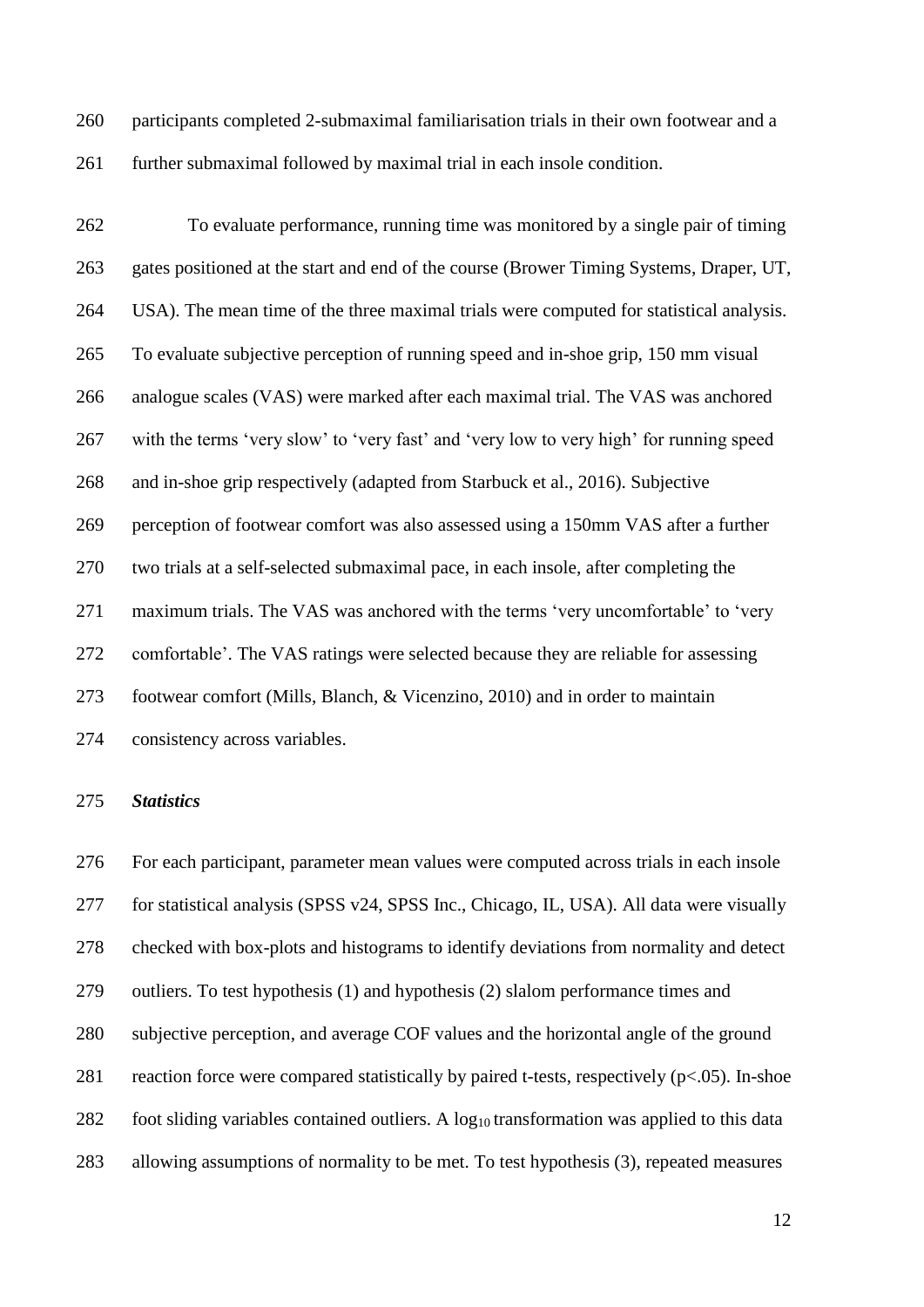multivariate analysis of variance (rMANOVA) tests were applied to determine foot- sliding differences between the insole conditions (SI, TI) across the rearfoot, midfoot and forefoot regions (the dependant variables) on the log transformed data. Separate tests were applied to the side-cut and turn tasks in both the braking and propulsive phase. Prior to the rMANOVA tests, dependant variables were checked for multicollinearity. All correlation coefficients were not highly correlated (<0.9) which ensured data met the required assumptions of the rMANOVA (Brace, Snelgar, & Kemp 2012). Univariate follow-up tests were performed on significant results to determine 292 which foot regions differed between insole conditions  $(p<.05)$ . Effect sizes were 293 computed using Cohen's d. A small, medium and large effect were defined by  $d < 0.5$ ,  $0.5 > d < 0.8$ ,  $d > 0.8$  respectively (Field, 2015). Due to the accuracy of the motion analysis system being limited by the camera residuals (0.3 mm), only displacement differences greater than 0.5 mm will be interpreted if the result is statistically significant.

#### **Results**

# *Mechanical testing*

- Results revealed TI increased the force needed to begin moving the sled by 35 %
- (19.34N vs. 14.31N), also resulting in an increased static coefficient of friction by 35%
- (0.62 vs. 0.45). Additionally, the TI was found to have a 49% increase in the dynamic
- coefficient of friction (0.56 vs 0.38).

# *Biomechanical measurements*

*Side-Cut:*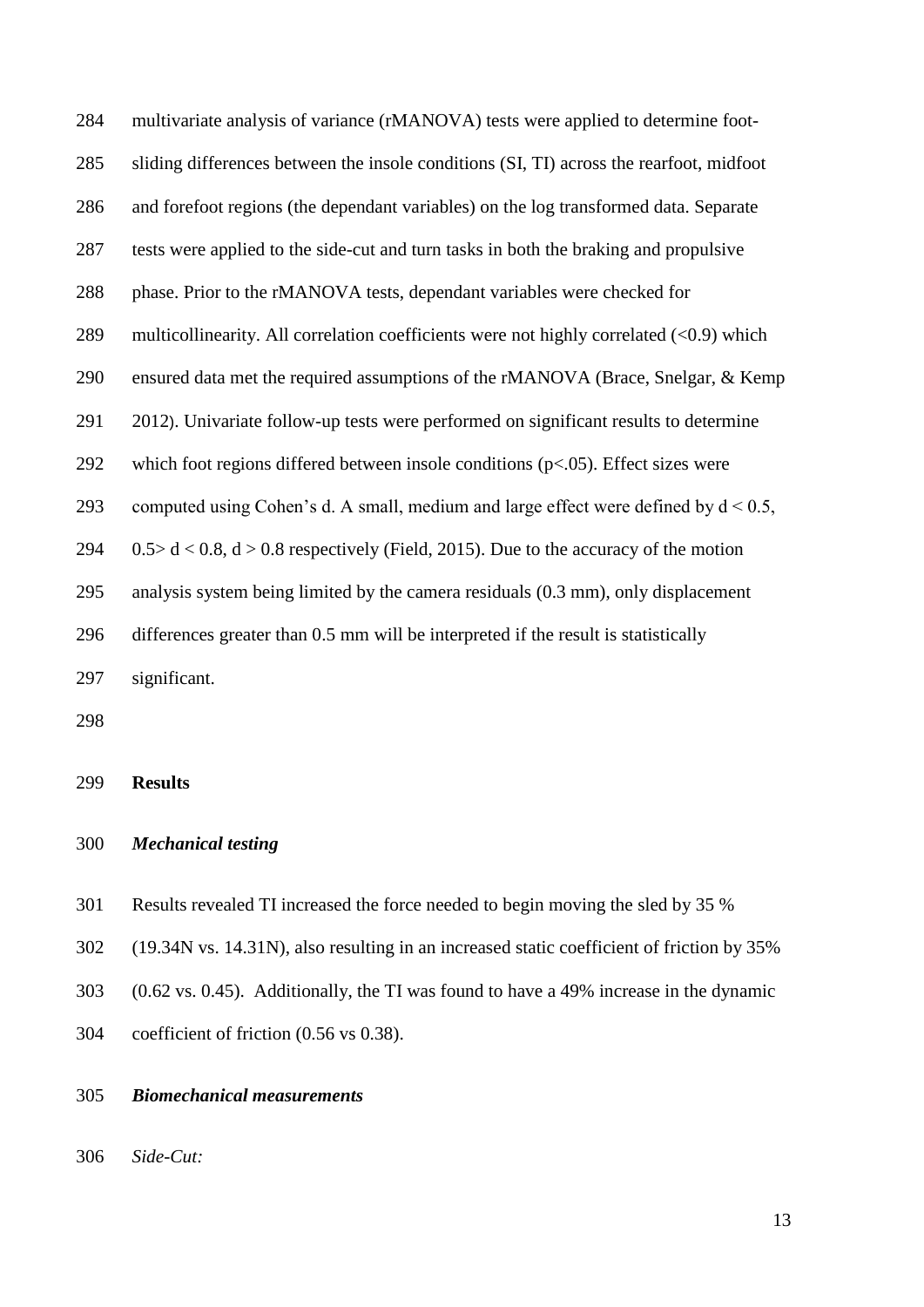307 In the side-cut, there were no differences in the average COF values during the braking 308 or propulsive phase between SI compared to TI ( $p = .49$ ,  $d = .19$ ; Figure 3a). There were 309 also no differences in the ground reaction force angle during the braking phase ( $p = .40$ , 310 d =.23) or the propulsive phase ( $p = .16$ ,  $d = .38$ ). Neither was there a difference between 311 contact times, although the p-value was close to being significant due to TI reducing 312 contact time by 4 ms on average across participants compared to SI ( $p = .06$ ,  $d = .53$ ) 313 (Table 1). The rMANOVA revealed a significant foot-sliding difference during the 314 braking phase  $(F_{(3,12)} = 3.77; p = .041; \eta^2 = .49)$ . Univariate follow results indicated 315 reduced sliding in the TI compared to SI at the rearfoot, but no difference at the midfoot 316 or forefoot (Table 2). No differences were observed in the propulsive phase ( $F_{(3,12)}$  = 317  $1.68$ ; p = .244;  $\eta^2$  = .296).

318

319 \*\*Table 1 near here\*\*

320 \*\*Figure 3 near here\*\*

321

322 *Turn:*

- 323 In the complete turn, there was an increased average COF in TI compared to SI during
- 324 the braking phase ( $p < .01$ ,  $d = 1.1$ ) and propulsive phase ( $p < .01$ ,  $d = 1.0$ ). Larger
- 325 resultant horizontal forces across most of the contact time in TI were responsible for
- 326 this (Figure 3b). The ground reaction force angle was more horizontally orientated in TI
- 327 compared to SI in the braking phase ( $p < .01$ ,  $d = 1.2$ ) and the propulsive phase ( $p < .01$ ,
- 328 d =.1.0). No significant differences occurred between contact times ( $p = .10$ ,  $d = .45$ ),
- 329 although SI did have a longer contact time by 30 ms on average across participants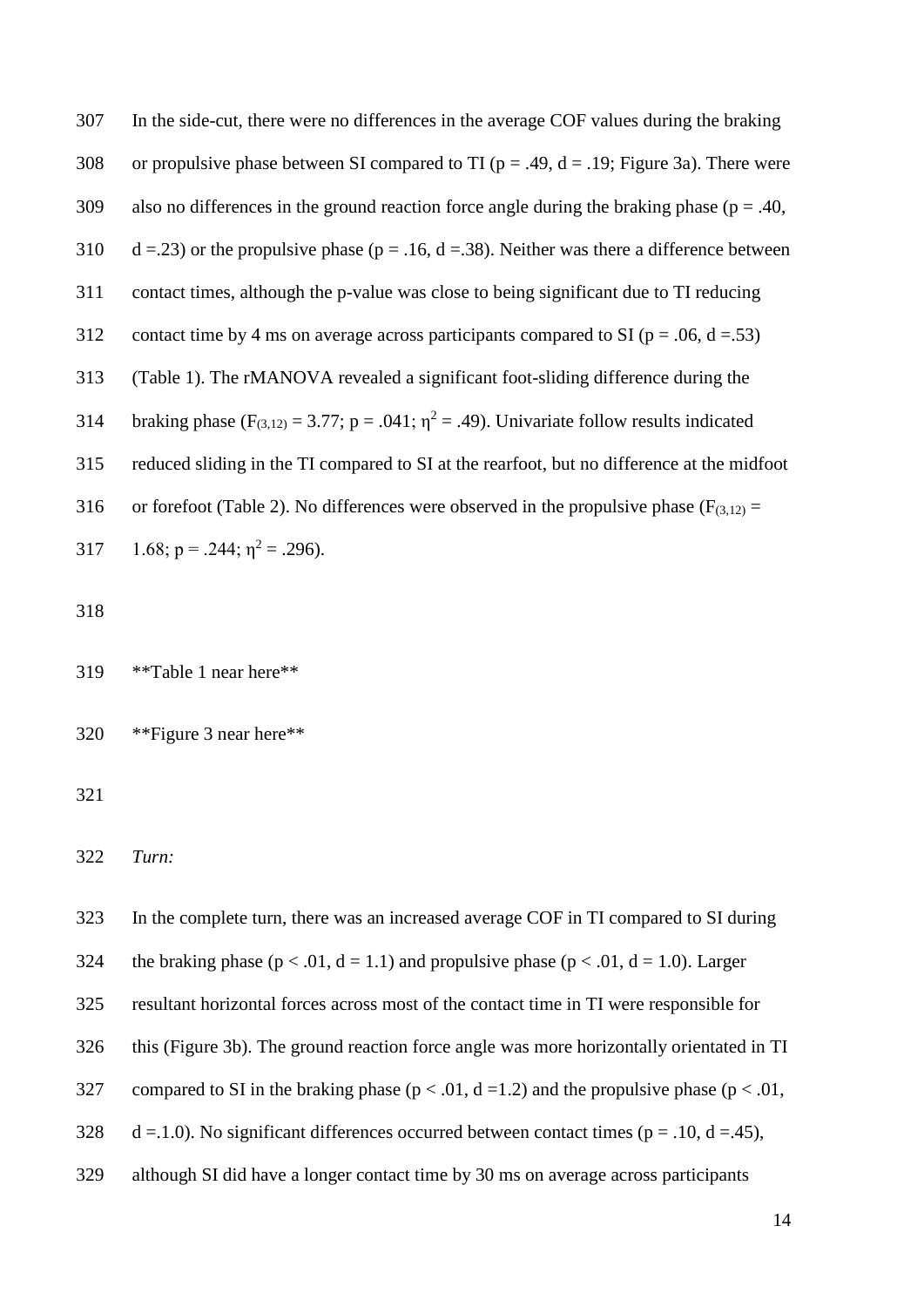(Table 1). In-shoe foot sliding results showed a significant difference during the braking

- 331 phase  $(F_{(3,12)} = 5.48; p = .013; \eta2 = .578)$ . Univariate follow results indicated reduced
- sliding in the TI compared to SI at the forefoot and midfoot, but no difference at the
- rearfoot (Table 2). The was no significant foot sliding effect in the propulsive phase
- 334  $(F_{(3,12)} = 0.31; p = .817; \eta_2 = .072)$ .

\*\*Table 2 near here\*\*

# *Performance and subjective perception*

- 338 All participants completed the slalom course faster  $(p< .001, d = 1.8)$  in TI (Mean
- (SD):15.5 (1.0) seconds) compared to SI (Mean (SD): 16.3 (1.3) seconds).
- 340 Unanimously, speed was perceived to be faster  $(p < .001, d = 2.0)$  and in-shoe grip
- 341 greater ( $p < .01$ ,  $d = 4.5$ ) in TI compared to SI (Figure 4). No differences in footwear
- 342 comfort were perceived ( $p = .94$ ,  $d = 0.02$ ) (Figure 4). Seven participants perceived TI
- more comfortable and four participants SI.

\*\*Figure 4 near here\*\*

#### **Discussion**

This study investigated whether an insole with increased mechanical friction enhanced

perceived and actual performance during rapid changes of direction, applicable to team

sports manoeuvres. To assess the biomechanical mechanism of any performance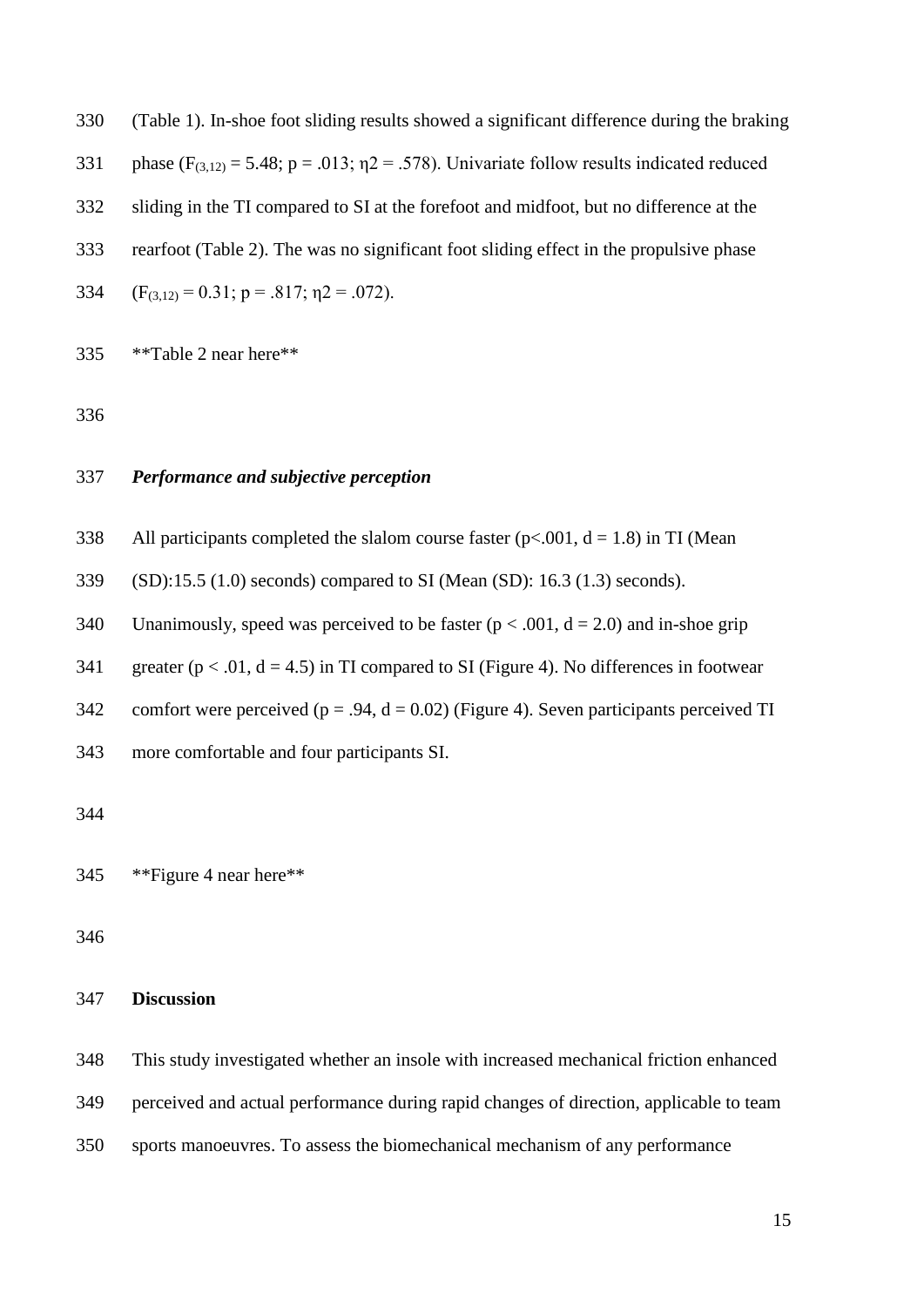enhancements, the COF and in-shoe foot sliding were measured. Findings confirmed our first hypothesis; performance time did improve in TI compared to SI in a slalom course, with multiple changes of direction, and that participants perceived this (Figure 4). Alike stiffer uppers and construction support features (Stacoff et al., 1996), one 355 mechanism which TI enhanced performance during the 180<sup>°</sup> turn and side-cut (Figure 2) was by reducing the in-shoe foot sliding during the braking phase. This supports our third hypothesis. Interestingly, foot sliding in different foot regions was dependant on the change of direction manoeuvre. The largest in-shoe sliding reductions were observed at the forefoot and midfoot during the turn, which had increased shear forces. Observational analysis revealed greater in-shoe sliding during the turn compared to the side-cut across foot regions during braking, with TI having a greater influence opposed to foot region (Figure 5). This suggests frictional properties of footwear insoles can provide greater performance gains during severe changes of direction. During the side- cut, which was less well represented by movement directions in the slalom course, TI reduced in-shoe sliding of the rearfoot compared to SI. Notably in the side-cut, the rearfoot had greater in-shoe foot sliding than the midfoot and forefoot during breaking and propulsion (Figure 5). This indicates additional support from the heel counter or midsole wrap may be required to prevent rearfoot sliding and improve performance during slight changes of direction. Thus, these results provide guidance for athletic footwear design features to help limit in-shoe foot sliding and improve change of direction performance.

\*\*Figure 5 near here\*\*

 The true applications of our study are restricted because the testing shoe had reduced shoe support features to isolate the effect of the insoles. Future investigations of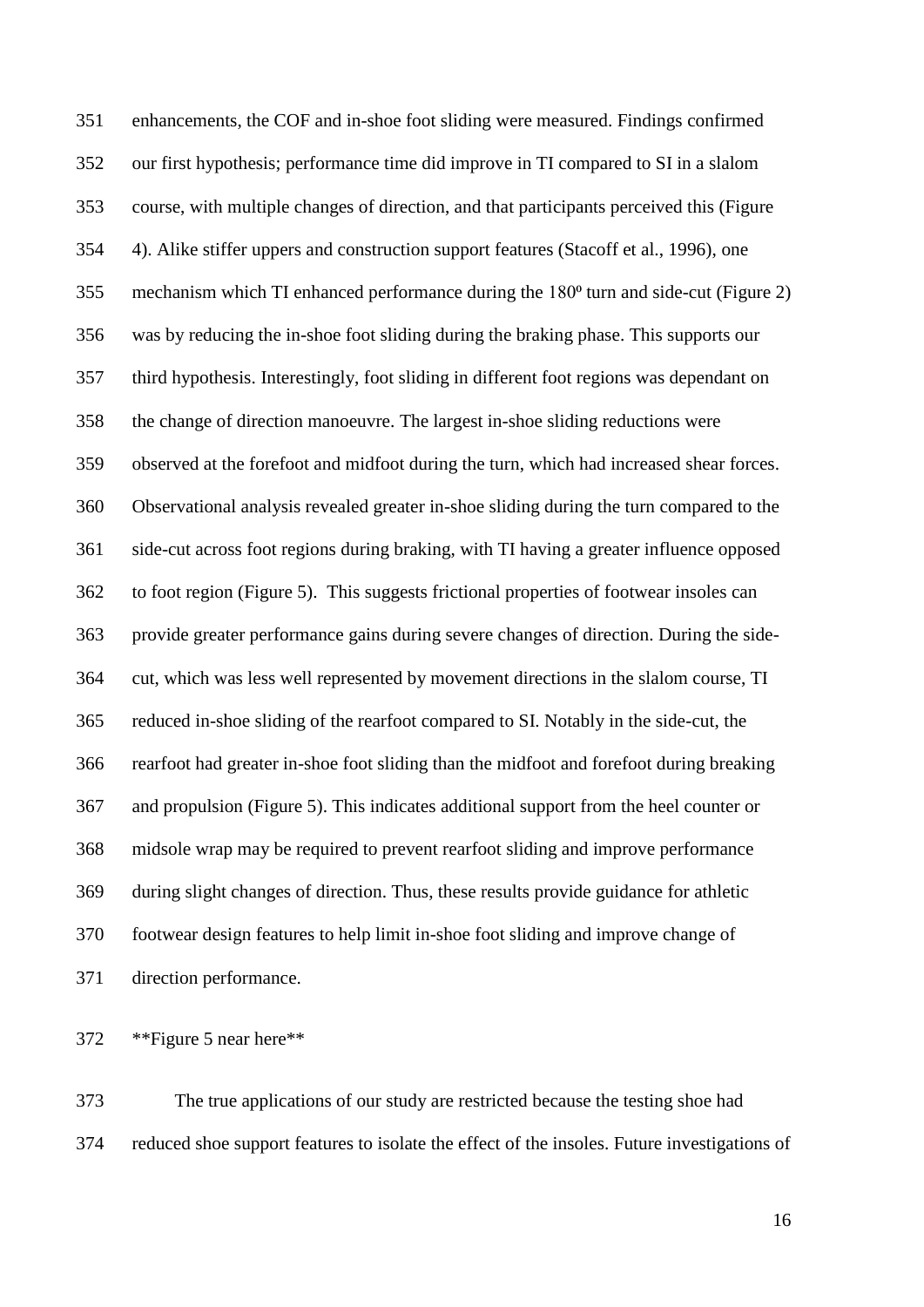TI in a regular shoe would benefit by recording in-shoe shear forces, as well as, in-shoe foot sliding. This would allow the relative in-shoe foot sliding and the insole frictional resistance to be recorded, thus removing the influence of biomechanical adaptations. Lafortune (1999) assessed this by attaching piezoceramic pressure sensors to inside the wall of the postero-lateral heel upper to measure support inside the shoe, avoiding issues of placing shear sensors inside the midsole. Findings revealed additional upper support constructions reduced the ratio of the peak heel wall pressure relative to its angular displacement during lateral cutting tasks.

 Similar to research on shoe outsoles, an insole with greater mechanical friction enabled sports players to increase their utilised COF during the turn in the braking and propulsive phase. Utilised COF values were similar between insole conditions in the side-cut, so our second hypothesis is not supported for this change of direction manoeuvre. Although speed was increased in the side-cut compared to the turn, participants were instructed and enforced to perform at 90% of their maximal so there was no need to increase COF to change direction faster. We opted to analyse average COF values during the braking and propulsive phase to align with the foot sliding variables and indicate which phase of changing direction insole friction can benefit performance. This helps limit the effect of increased peak COF values at the end of stance due to low forces (see Figure 3c). Most previous studies report only the peak COF but it often occurs at the end of stance, when the ground reaction forces were low 395 and the contribution to performance enhancement would be marginal (Luo  $\&$  Stefanyshyn., 2011). Future studies investigating performance enhancement from footwear friction can avoid this limitation by only analysing COF values during phases of movement where the ground reaction benefits the sportsperson.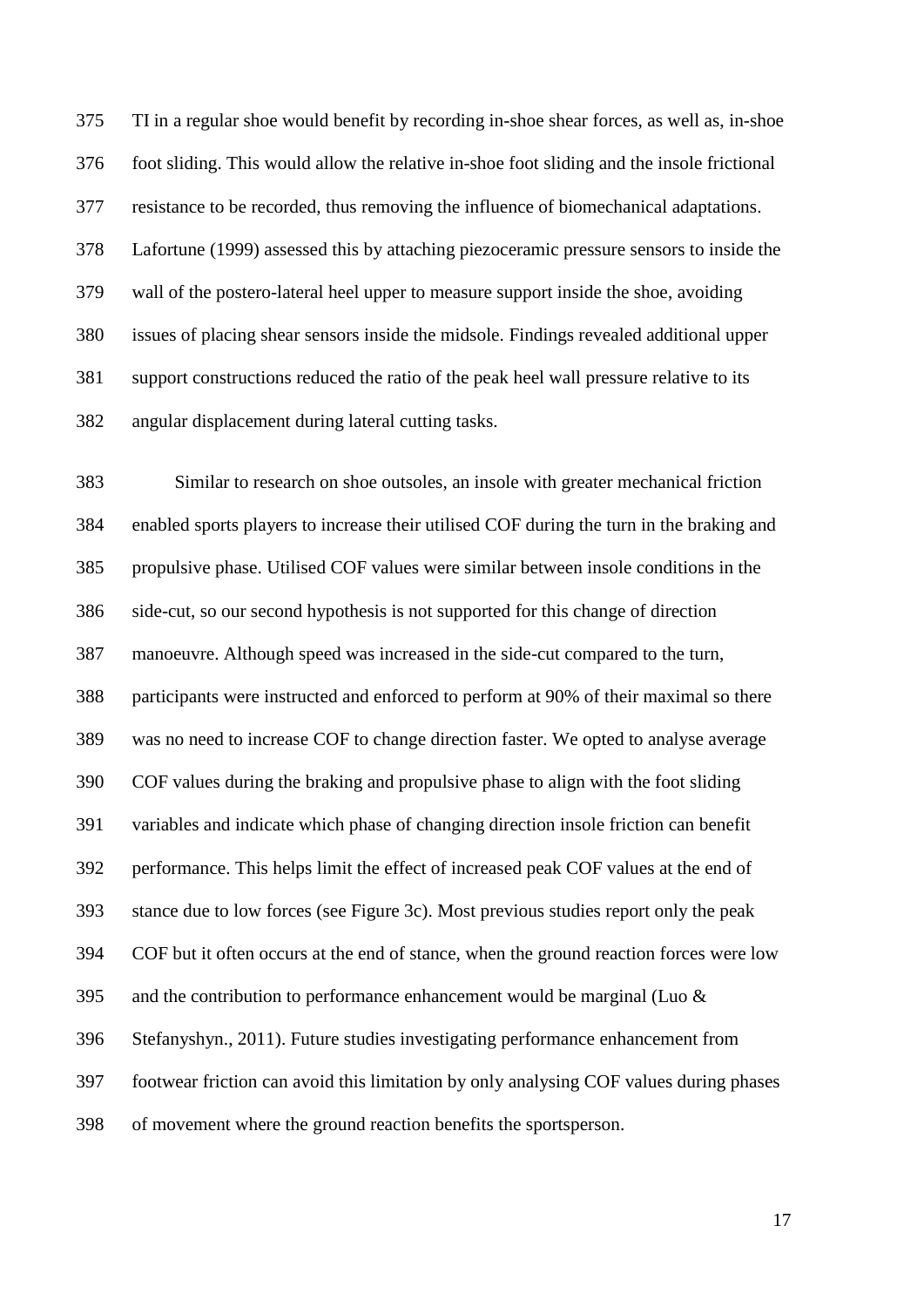Participants perceived that they were able to complete the slalom course faster and had increased in-shoe grip in TI. It is only through detecting this change that players can actively respond and alter their technique to improve their performance (Morio et al., 2017; Starbuck et al., 2016). Although there was no difference in subjective footwear comfort. This is an early indication that the increased friction forces (and increased internal tissue shear stresses) of TI are not likely to be a high risk in terms of soft tissue injuries. Dai, Li, Zhang and Cheung (2006) suggested socks may be more effective in reducing plantar shear forces than insoles. Moreover, military recruits perceived socks made of blended materials with reduced frictional properties to be more comfortable compared to a polypropylene sock (Bogerd, Niedermann, Brühwiler, & Rossi, 2012). Therefore, this may be more of an issue for newly developed sports sock products with rubber grip nodules (for example, Lux football socks and Rhino Gadget grip football socks) than the developed TI. However, in this study the insoles were only worn during the biomechanical and performance tests. Potentially, after longer wear this risk could increase due to increased foot sweating because moist skin actually results in higher frictional forces than dry skin (Knapik et al., 1998).

 This study is subject to limitations, which should be considered when interpreting findings and planning future research in this area. Firstly, it was not possible to discern the displacement of the foot markers relative to the shoe sole due to either translational displacement of the foot sliding or soft tissue movement. However, we do not believe this confounds the result that foot-sliding displacement was partly responsible for the mechanism for the change of direction performance enhancement observed in the TI. The displacement between the foot-shoe was computed when the foot was flat on the ground, avoiding the impact at ground contact when soft tissue artefact is considered greatest in dynamic cutting movements (Miranda et al., 2013). In addition, recent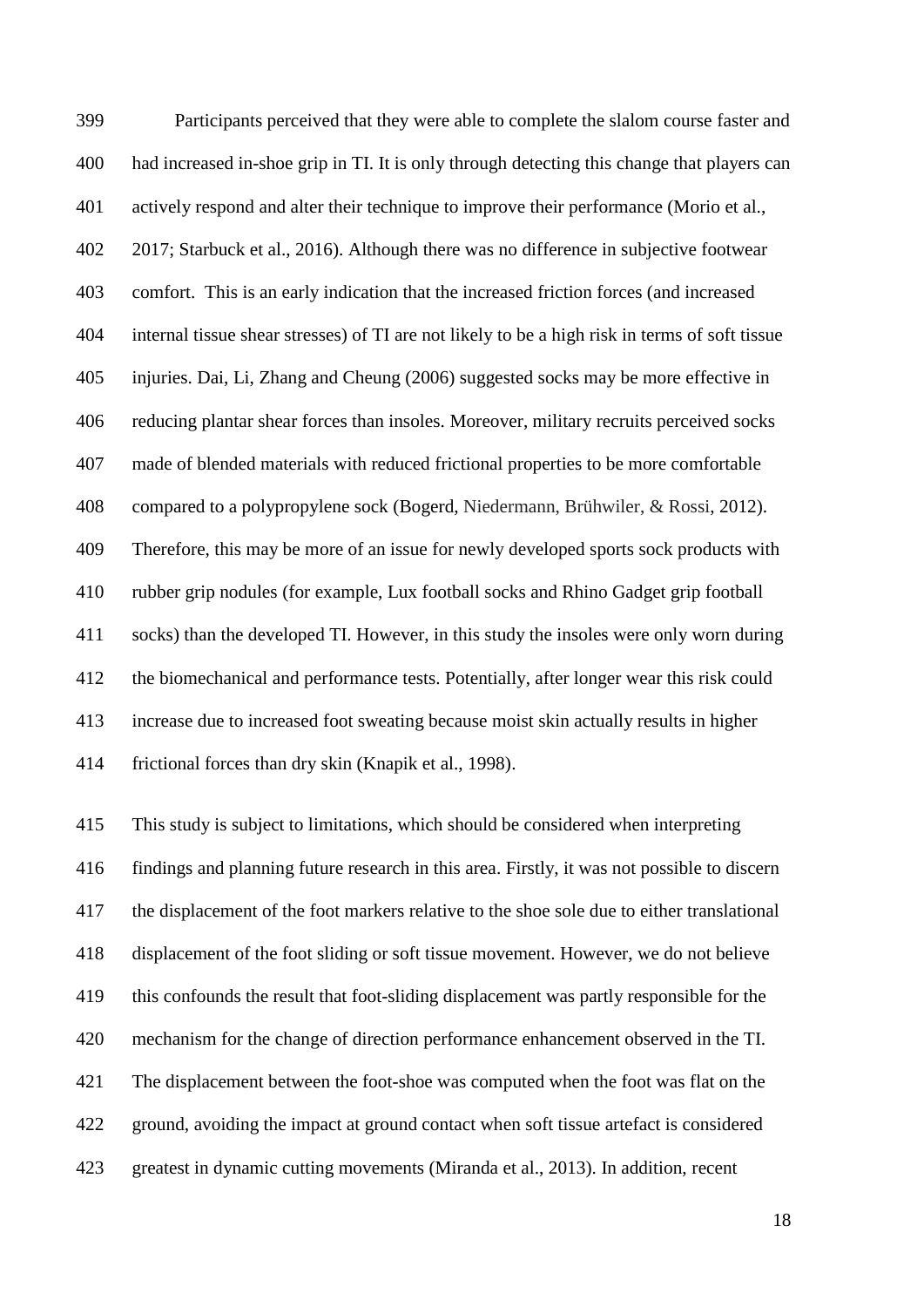evidence from biplanar videoradiography suggests soft tissue artefact is smaller in the foot compared to the shank (Kessler et al., 2019) and the same movements and footwear were used, so any minimal soft tissue movement will be equivalent across insole conditions. Secondly, we assumed multi-segment foot motion to be negligible during foot flat period, but it could also have contributed to the observed foot sliding results. Subtalar inversion-eversion range of motion is reduced during a change of direction step compared to walking (Jenkyn, Shultz, Giffin, Birmingham, 2010). However, it is unknown to what extent joint rotations are obscuring the relative translational foot-shoe motion. Lastly, only the translational friction resistance offered by insoles was measured, not the rotational resistance as this has not been linked with performance improvement. Rotational stiffness might be effected by the shoe upper materials (Villwock, Meyer, Powell, Fouty, & Haut, 2009), and shoe-surface interactions are complex (Shorten, Hudson, & Himmelsbach, 2003). The role of rotational friction in maintaining the foot on the midsole platform is unknown, and warrants investigation because of its association with traumatic injuries, such as anterior cruciate ligament tears (Livesay, Reda, Nauman, 2006). Joint loading, inferred from joint moments, increased in footwear with increased outsole traction during 45 degree maximal cuts (Wannop, Worobets, & Stefanyshyn, 2010) and a sub-maximal aerobic gym movement (Morio & Herbaut, 2018). Understanding these relationships will help optimise frictional properties of footwear designs to enhance performance and reduce injury risk during dynamic changes of direction. Thus, future research should assess the effect of in-shoe friction when the mechanical friction at the shoe-surface interface also varies.

*Conclusion*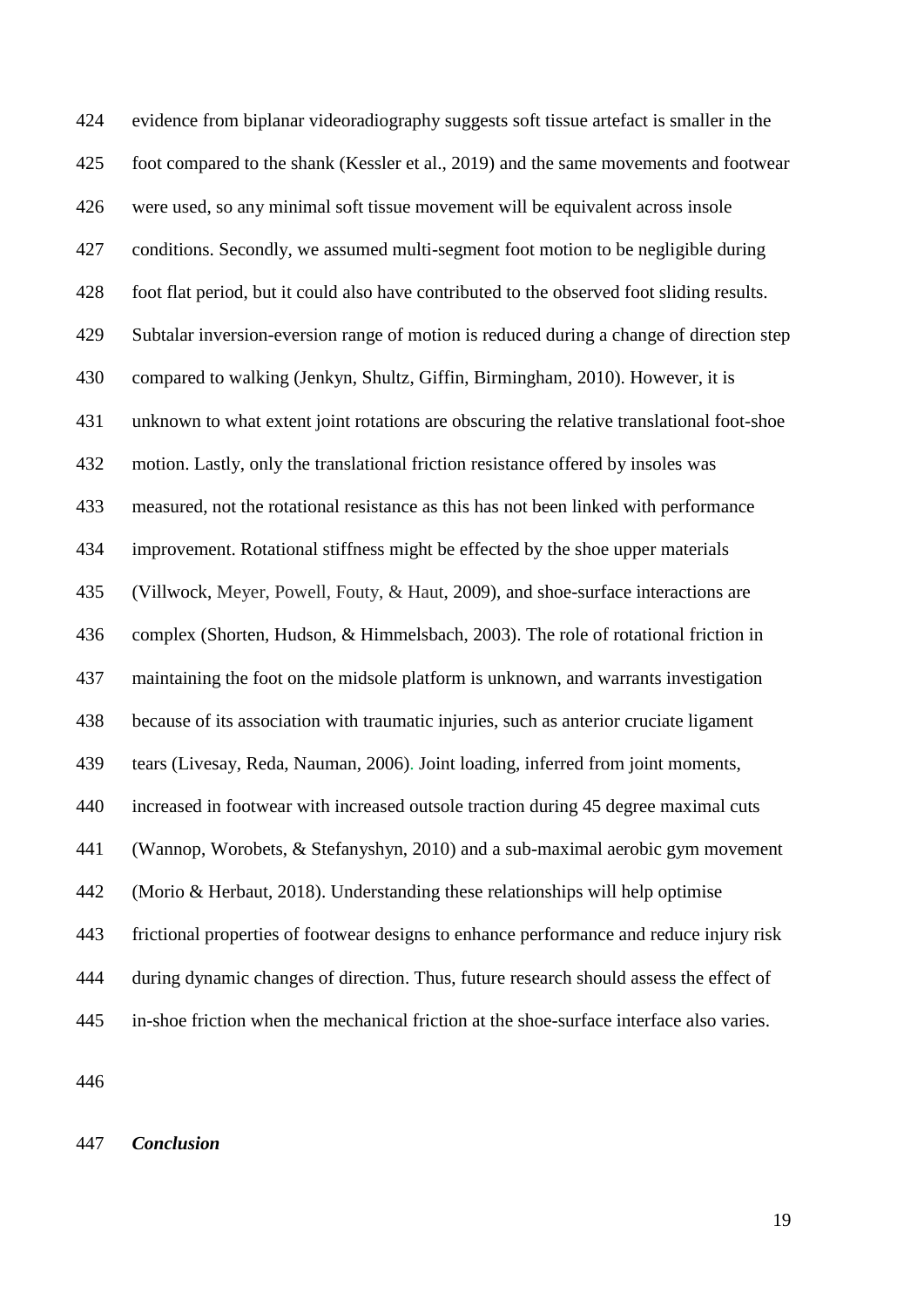A novel 3D motion analysis method recorded substantial relative motion between the foot-shoe interfaces during dynamic turns. An insole with increased mechanical friction enhanced actual and perceived change of direction performance compared to a regular insole. One mechanism for performance enhancement during severe changes of direction is by reducing the in-shoe foot sliding. Other footwear components may limit in-shoe foot sliding during slight changes of direction. This study highlights the importance of maintaining the foot position upon the midsole platform for performance gains in team sports. Future work should combine different footwear constructions and measurement techniques to assess the role of foot-shoe friction in enhancing performance and risk of plantar stress injuries.

# **Declarations of interest**

 This research was funded by New Balance Athletics, Inc. Dr Pedro Rodrigues received no financial or commercial gain for results associated with this research. All authors designed the protocol and wrote the manuscript. Dr Charlotte Apps and Mr Joshua Isherwood collected and analysed the data.

#### **References**

Bishop, C., Arnold, J. B., Fraysse, F., & Thewlis, D. (2015). A method to investigate

- the effect of shoe-hole size on surface marker movement when describing in-shoe joint
- kinematics using a multi-segment foot model. *Gait & posture*, *41*(1), 295-299.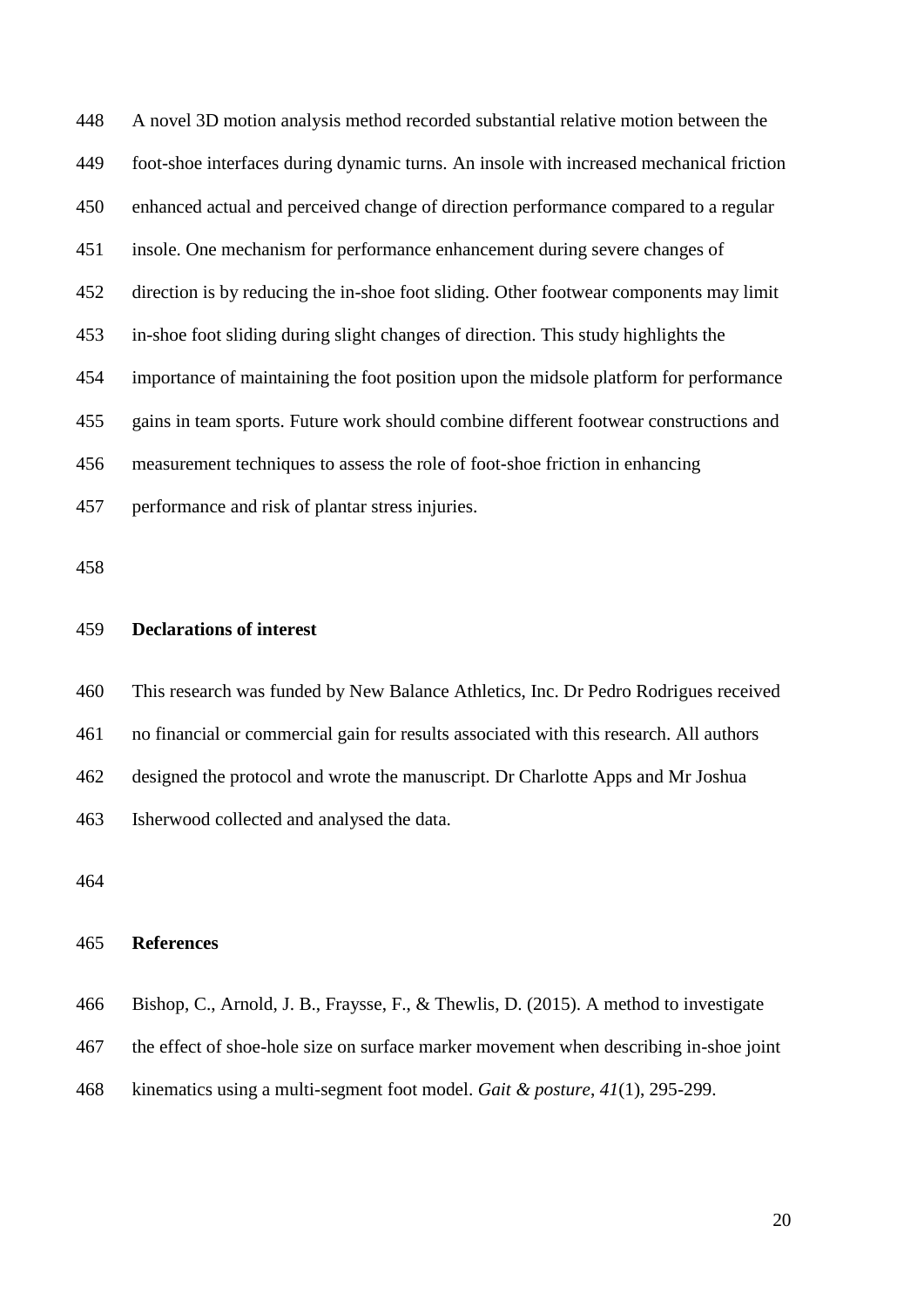- Bloomfield, J., Polman, R., & O'Donoghue, P. (2007). Physical demands of different
- positions in FA Premier League soccer. *Journal of sports science & medicine*, *6*(1), 63.
- Bogerd, C. P., Niedermann, R., Brühwiler, P. A., & Rossi, R. M. (2012). The effect of
- two sock fabrics on perception and physiological parameters associated with blister
- incidence: a field study. *Annals of occupational hygiene*, *56*(4), 481-488.
- Brace, N., Snelgar, R., & Kemp, R. (2012). *SPSS for Psychologists*. Macmillan
- International Higher Education.
- Brauner, T., Zwinzscher, M., & Sterzing, T. (2012). Basketball footwear requirements
- are dependent on playing position. *Footwear Science*, *4*(3), 191-198.
- Cong, Y., Lam, W. K., Cheung, J. T. M., & Zhang, M. (2014). In-shoe plantar tri-axial
- stress profiles during maximum-effort cutting maneuvers. *Journal of*
- *biomechanics*, *47*(16), 3799-3806.
- Dai, X. Q., Li, Y., Zhang, M., & Cheung, J. T. M. (2006). Effect of sock on

 biomechanical responses of foot during walking. *Clinical Biomechanics*, *21*(3), 314- 321.

- Damm, L. C., Low, D., Richardson, A., Clarke, J., Carré, M., & Dixon, S. (2013). The
- effects of surface traction characteristics on frictional demand and kinematics in
- tennis. *Sports biomechanics*, *12*(4), 389-402.
- Darnell, E. (2008). *Injury risk during netball competition: an observational*
- *investigation* (Doctoral dissertation, University of Wales Institute Cardiff).
- 489 Field, A. (2015). Discovering statistics using IBM SPSS statistics,  $5<sup>th</sup>$  Ed. London:
- Sage.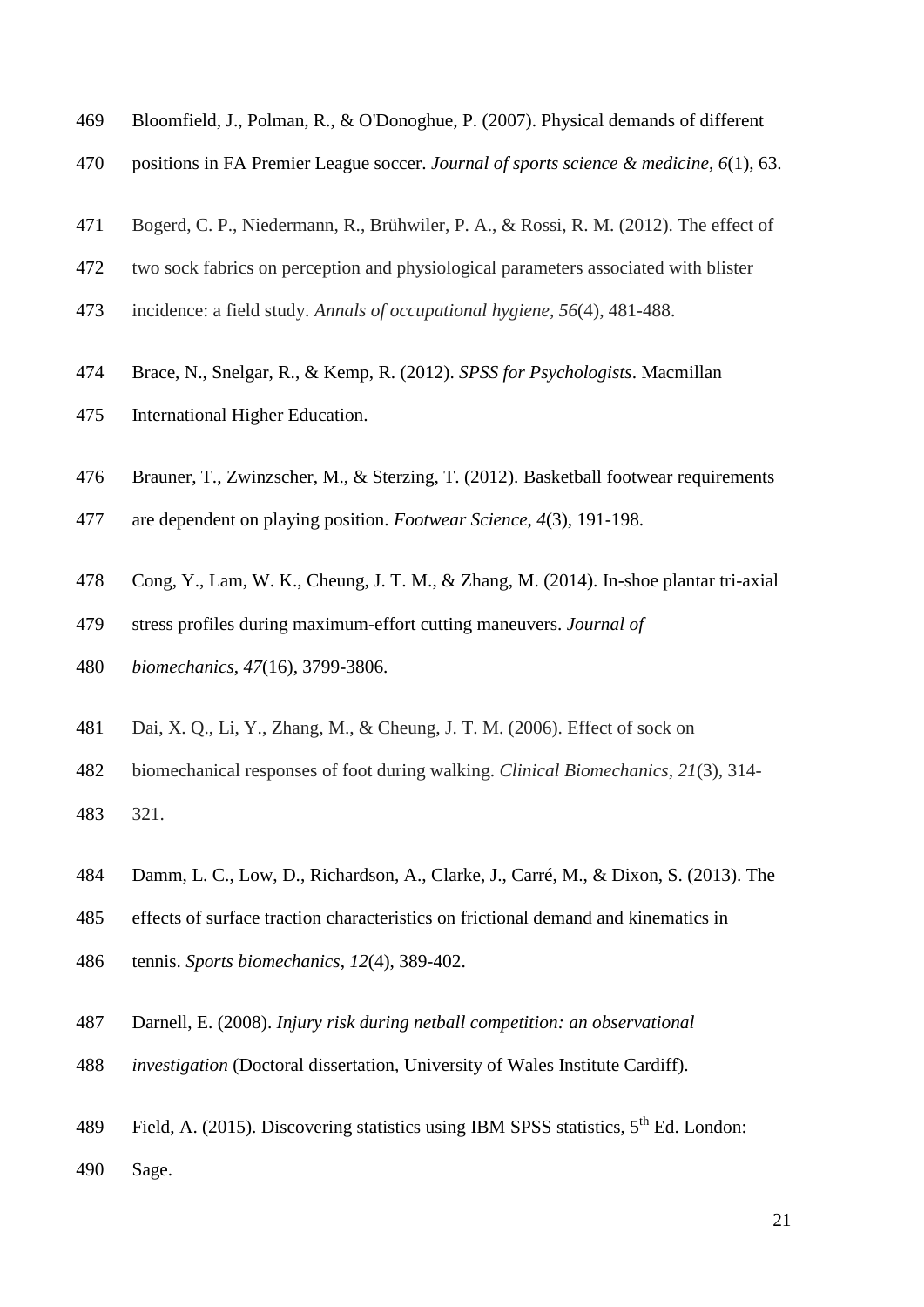- Hennig, E. M., & Sterzing, T. (2010). The influence of soccer shoe design on playing
- performance: a series of biomechanical studies. *Footwear Science*, *2*(1), 3-11.
- Jenkyn, T. R., Shultz, R., Giffin, J. R., & Birmingham, T. B. (2010). A comparison of
- subtalar joint motion during anticipated medial cutting turns and level walking using a
- multi-segment foot model. *Gait & posture*, *31*(2), 153-158.
- Kessler, S. E., Rainbow, M. J., Lichtwark, G. A., Cresswell, A. G., D'Andrea, S. E.,
- Konow, N., & Kelly, L. A. (2019). A Direct Comparison of Biplanar Videoradiography
- and Optical Motion Capture for Foot and Ankle Kinematics. *Frontiers in*
- *Bioengineering and Biotechnology*, *7*, 199.
- Knapik, J. J., Reynolds, K., & Barson, J. (1998). Influence of an antiperspirant on foot
- blister incidence during cross-country hiking. *Journal of the American Academy of*
- *Dermatology*, *39*(2), 202-206.
- Lafortune, M. A. (1997). New approach to assess in vivo rearfoot control of court
- footwear during side-stepping moves. *Journal of Applied Biomechanics*, *13*(2), 197- 204.
- Livesay, G. A., Reda, D. R., & Nauman, E. A. (2006). Peak torque and rotational
- stiffness developed at the shoe-surface interface: the effect of shoe type and playing
- surface. *The American journal of sports medicine*, *34*(3), 415-422.l
- Luo, G., & Stefanyshyn, D. (2011). Identification of critical traction values for
- maximum athletic performance. *Footwear Science*, *3*(3), 127-138.
- Mailler-Savage, E. A., & Adams, B. B. (2006). Skin manifestations of running. *Journal*
- *of the American Academy of Dermatology*, *55*(2), 290-301.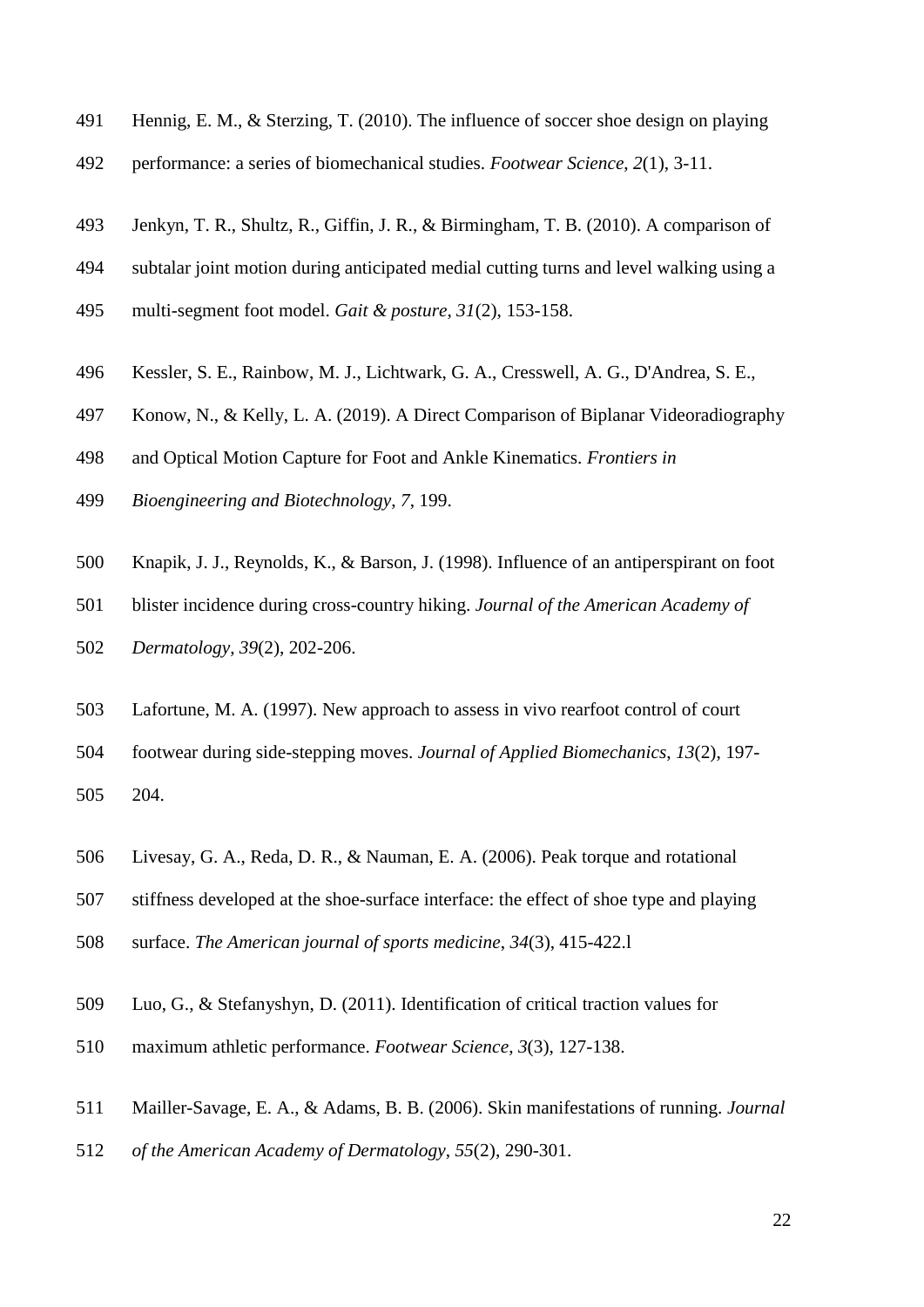- McClay, I. S., Robinson, J. R., Andriacchi, T. P., Frederick, E. C., Gross, T., Martin, P.,
- ... & Cavanagh, P. R. (1994). A profile of ground reaction forces in professional
- basketball. *Journal of Applied Biomechanics*, *10*(3), 222-236.
- Mills, K., Blanch, P., & Vicenzino, B. (2010). Identifying clinically meaningful tools
- for measuring comfort perception of footwear. *Medicine and science in sports and*
- *exercise*, *42*(10), 1966-1971.
- Miranda, D. L., Rainbow, M. J., Crisco, J. J., & Fleming, B. C. (2013). Kinematic
- differences between optical motion capture and biplanar videoradiography during a
- jump–cut maneuver. *Journal of biomechanics*, *46*(3), 567-573.
- Morin, J. B., Edouard, P., & Samozino, P. (2011). Technical ability of force application
- as a determinant factor of sprint performance. *Medicine and science in sports and exercise*, *43*(9), 1680-1688.
- Morio, C., Bourrelly, A., Sissler, L., & Gueguen, N. (2017). Perceiving slipperiness and
- grip: A meaningful relationship of the shoe-ground interface. *Gait & posture*, *51*, 58-63.
- Morio, C. Y., & Herbaut, A. (2018). Neuromechanical adaptations to slippery sport
- shoes. *Human movement science*, *59*, 212-222.
- Müller, C., Sterzing, T., Lange, J., & Milani, T. L. (2010). Comprehensive evaluation of
- player-surface interaction on artificial soccer turf. *Sports Biomechanics*, *9*(3), 193-205.
- Shorten, M., Hudson, B., & Himmelsbach, J. (2003, July). Shoe-surface traction of
- conventional and in-filled synthetic turf football surfaces. In *XIX International*
- *Congress on Biomechanics*.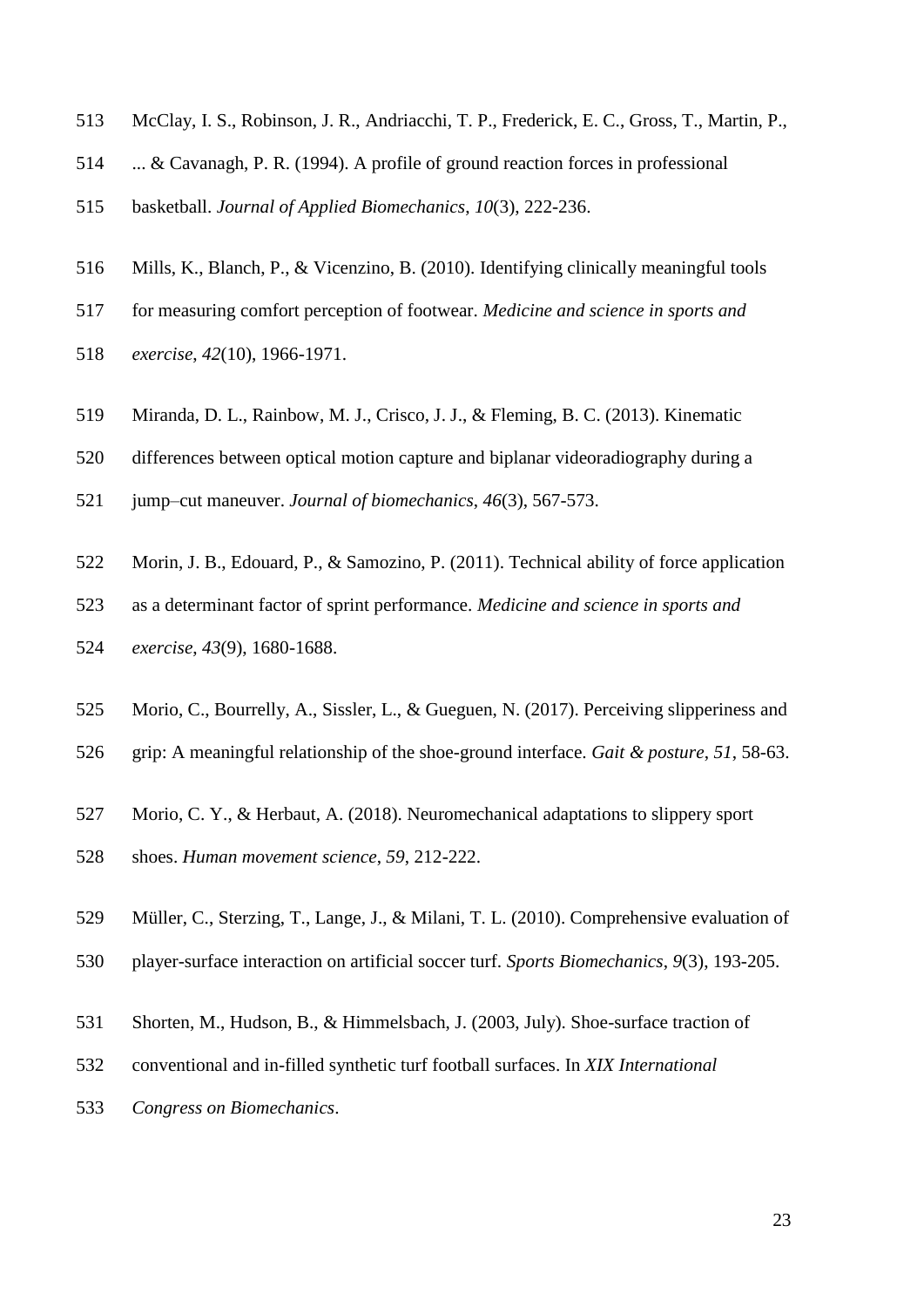- Spiteri, T., Cochrane, J. L., Hart, N. H., Haff, G. G., & Nimphius, S. (2013). Effect of
- strength on plant foot kinetics and kinematics during a change of direction
- task. *European journal of sport science*, *13*(6), 646-652.
- Stacoff, A., Steger, J., Stuessi, E. D. G. A. R., & Reinschmidt, C. (1996). Lateral
- stability in sideward cutting movements. *Medicine and science in sports and*
- *exercise*, *28*(3), 350-358.
- Starbuck, C., Damm, L., Clarke, J., Carré, M., Capel-Davis, J., Miller, S., ... & Dixon,
- S. (2016). The influence of tennis court surfaces on player perceptions and
- biomechanical response. *Journal of sports sciences*, *34*(17), 1627-1636.
- Sterzing, T., Lam, W. K., & Cheung, J. T. M. (2012). 29 Athletic Footwear Research by
- Industry and Academia.
- Sterzing, T., Müller, C., Hennig, E. M., & Milani, T. L. (2009). Actual and perceived
- running performance in soccer shoes: A series of eight studies. *Footwear Science*, *1*(1), 5-17.
- Torg, J. S., Quedenfeld, T. C., & Landau, S. (1974). The shoe-surface interface and its
- relationship to football knee injuries. *The Journal of sports medicine*, *2*(5), 261-269.
- Villwock, M. R., Meyer, E. G., Powell, J. W., Fouty, A. J., & Haut, R. C. (2009).
- Football playing surface and shoe design affect rotational traction. *The American*
- *journal of sports medicine*, *37*(3), 518-525.
- Wannop, J. W., Worobets, J. T., & Stefanyshyn, D. J. (2010). Footwear traction and
- lower extremity joint loading. *The American journal of sports medicine*, *38*(6), 1221-
- 1228.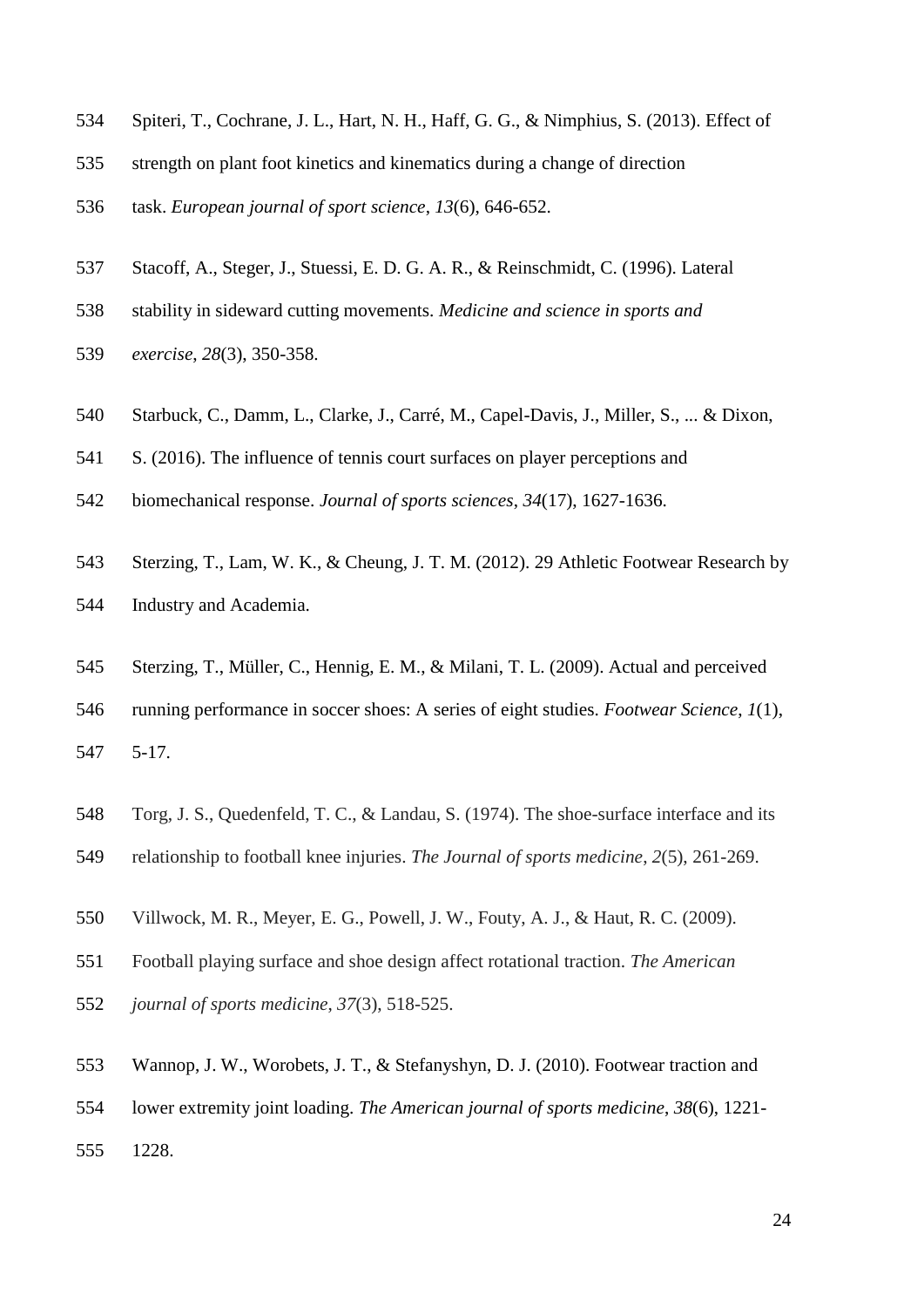|          | Average COF<br>Average COF<br>braking<br>propulsive |                   | GRF angle   |                   |               | GRF angle |                                                   |                   |                  |            |
|----------|-----------------------------------------------------|-------------------|-------------|-------------------|---------------|-----------|---------------------------------------------------|-------------------|------------------|------------|
|          |                                                     |                   |             |                   | braking $(°)$ |           | propulsion $(°)$                                  |                   | Contact Time (s) |            |
|          | $\rm SI$                                            | $\mathop{\rm TI}$ | $\rm SI$    | $\mathop{\rm TI}$ | $\rm SI$      | TI        | $\rm SI$                                          | $\mathop{\rm TI}$ | SI               | TI         |
| Side-cut | .22(.10)                                            | .21(.10)          | .44(.10)    | 0.45(0.09)        | 78.3(5.3)     | 78.5(5.2) | 67.9 $(4.8)$                                      | 67.3 $(4.4)$      | .17(02)          | .17(01)    |
| Turn     | $*.58(.06)$                                         | .63(0.05)         | $*.57(.06)$ | .61(.06)          |               |           | $*60.2$ (2.8) 58.2 (1.9) $*60.7$ (2.7) 58.7 (2.4) |                   | 0.54(0.10)       | 0.51(0.08) |
|          |                                                     |                   |             |                   |               |           |                                                   |                   |                  |            |
|          |                                                     |                   |             |                   |               |           |                                                   |                   |                  |            |
|          |                                                     |                   |             |                   |               |           |                                                   |                   |                  |            |
|          |                                                     |                   |             |                   |               |           |                                                   |                   |                  |            |
|          |                                                     |                   |             |                   |               |           |                                                   |                   |                  |            |
|          |                                                     |                   |             |                   |               |           |                                                   |                   |                  |            |
|          |                                                     |                   |             |                   |               |           |                                                   |                   |                  |            |
|          |                                                     |                   |             |                   |               |           |                                                   |                   |                  |            |
|          |                                                     |                   |             |                   |               |           |                                                   |                   |                  |            |
|          |                                                     |                   |             |                   |               |           |                                                   |                   |                  |            |

Table 1. Mean (SD) kinetic results and contact times across participants. 556<br>557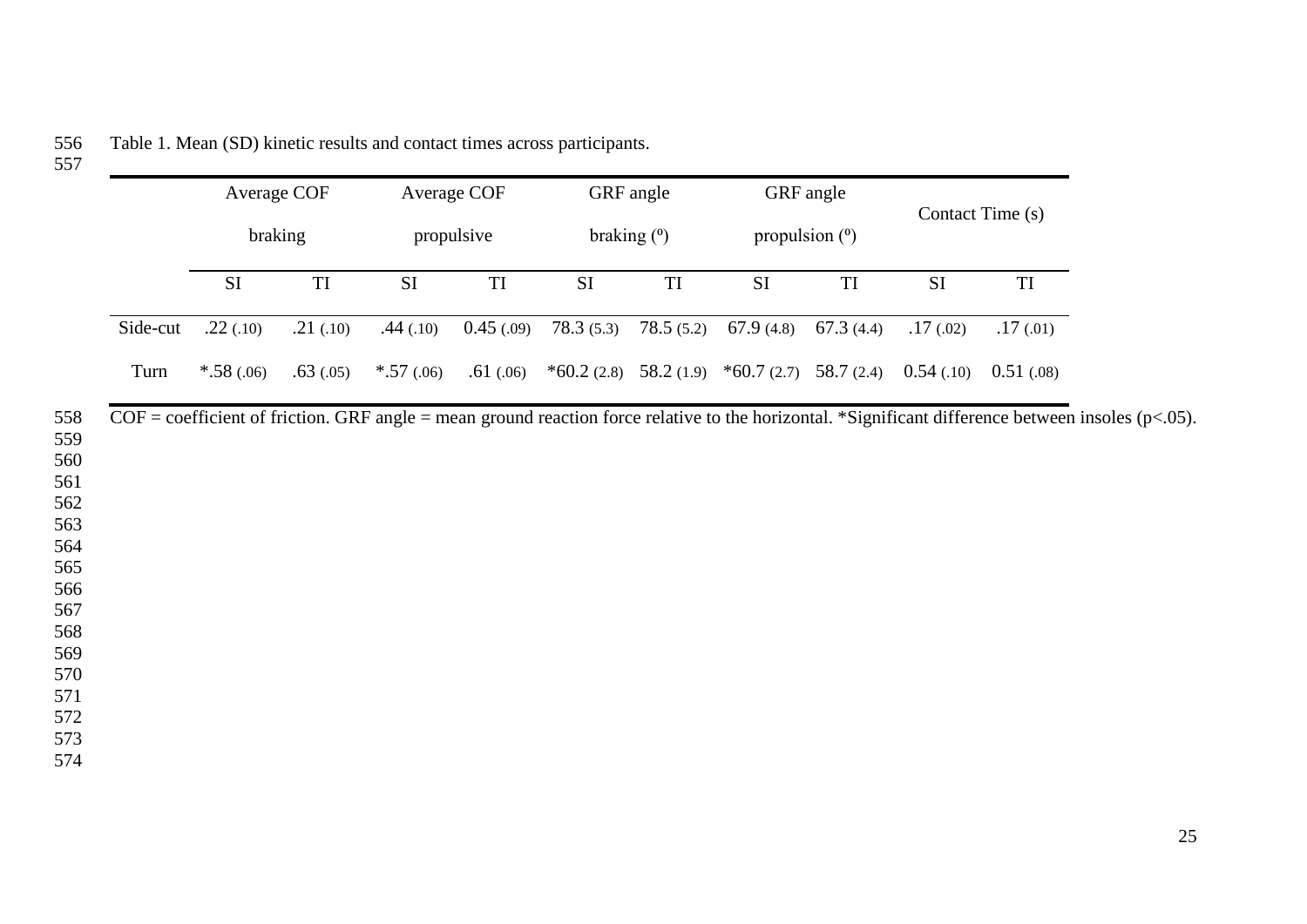|     |                                             |             | Insole<br>T <sub>l</sub><br>SI |           |                    | Significance                  |  |
|-----|---------------------------------------------|-------------|--------------------------------|-----------|--------------------|-------------------------------|--|
|     | Task, phase                                 | Foot region |                                |           | <b>Effect Size</b> |                               |  |
|     |                                             |             |                                |           |                    |                               |  |
|     | *Side-cut, braking                          | Rearfoot    | 5.5(2.1)                       | 6.6(2.0)  | .65                | TI <si <math="">p = .024</si> |  |
|     |                                             | Midfoot     | 2.7(0.9)                       | 3.1(1.6)  | .17                | $p = .529$                    |  |
|     |                                             | Forefoot    | 4.1(2.1)                       | 3.7(2.1)  | .29                | $p = .285$                    |  |
|     | Side-cut, propulsive                        | Rearfoot    | 6.2(5.7)                       | 5.2(2.8)  |                    |                               |  |
|     |                                             | Midfoot     | 2.4(2.1)                       | 1.9(1.6)  |                    |                               |  |
|     |                                             | Forefoot    | 5.4(7.6)                       | 2.9(2.0)  |                    |                               |  |
|     | *Turn, braking                              | Rearfoot    | 14.5(9.7)                      | 13.4(7.6) | .20                | $p = .446$                    |  |
|     |                                             | Midfoot     | 15.5(5.8)                      | 12.3(5.5) | .93                | TI <si <math="">p = .003</si> |  |
|     |                                             | Forefoot    | 18.4(8.6)                      | 12.4(5.2) | $1.07\,$           | TI <si <math="">p = .001</si> |  |
|     | Turn, propulsive                            | Rearfoot    | 4.4(3.0)                       | 5.4(4.0)  |                    |                               |  |
|     |                                             | Midfoot     | 3.5(2.4)                       | 4.1(2.8)  |                    |                               |  |
|     |                                             | Forefoot    | 4.0(4.0)                       | 3.5(2.3)  |                    |                               |  |
| 576 | *Denotes significant rMANOVA result (p<.05) |             |                                |           |                    |                               |  |
| 577 |                                             |             |                                |           |                    |                               |  |
| 578 |                                             |             |                                |           |                    |                               |  |
| 579 |                                             |             |                                |           |                    |                               |  |
| 580 |                                             |             |                                |           |                    |                               |  |
| 581 |                                             |             |                                |           |                    |                               |  |
| 582 |                                             |             |                                |           |                    |                               |  |

575 Table 2. Mean (SD) foot-sliding results in millimetres across participants.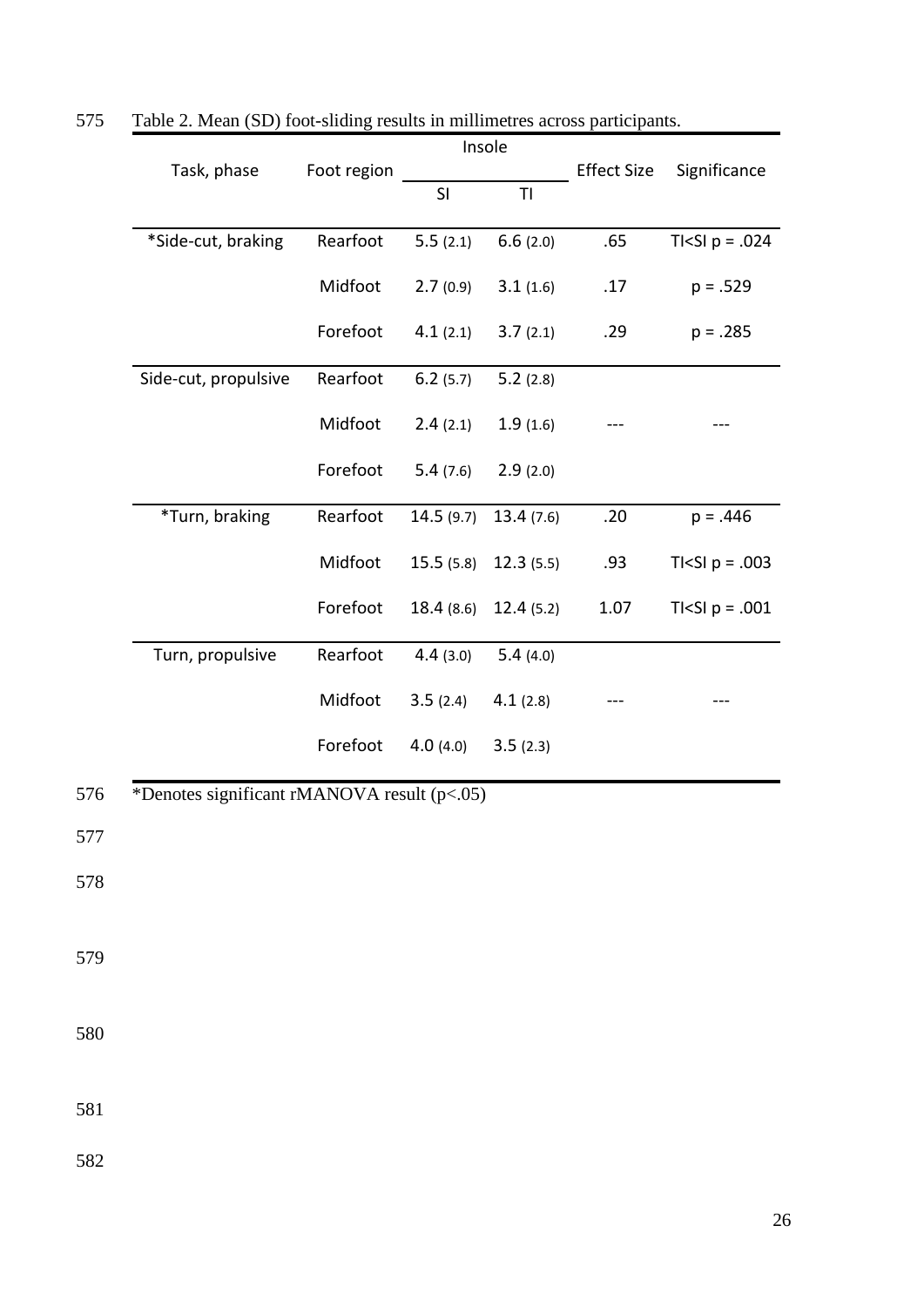



**Figure 1.** Insole conditions (left) and the flexible footwear (right) with reflective

markers attached to the shoe sole and also three markers were placed onto the foot

through holes made in the shoe.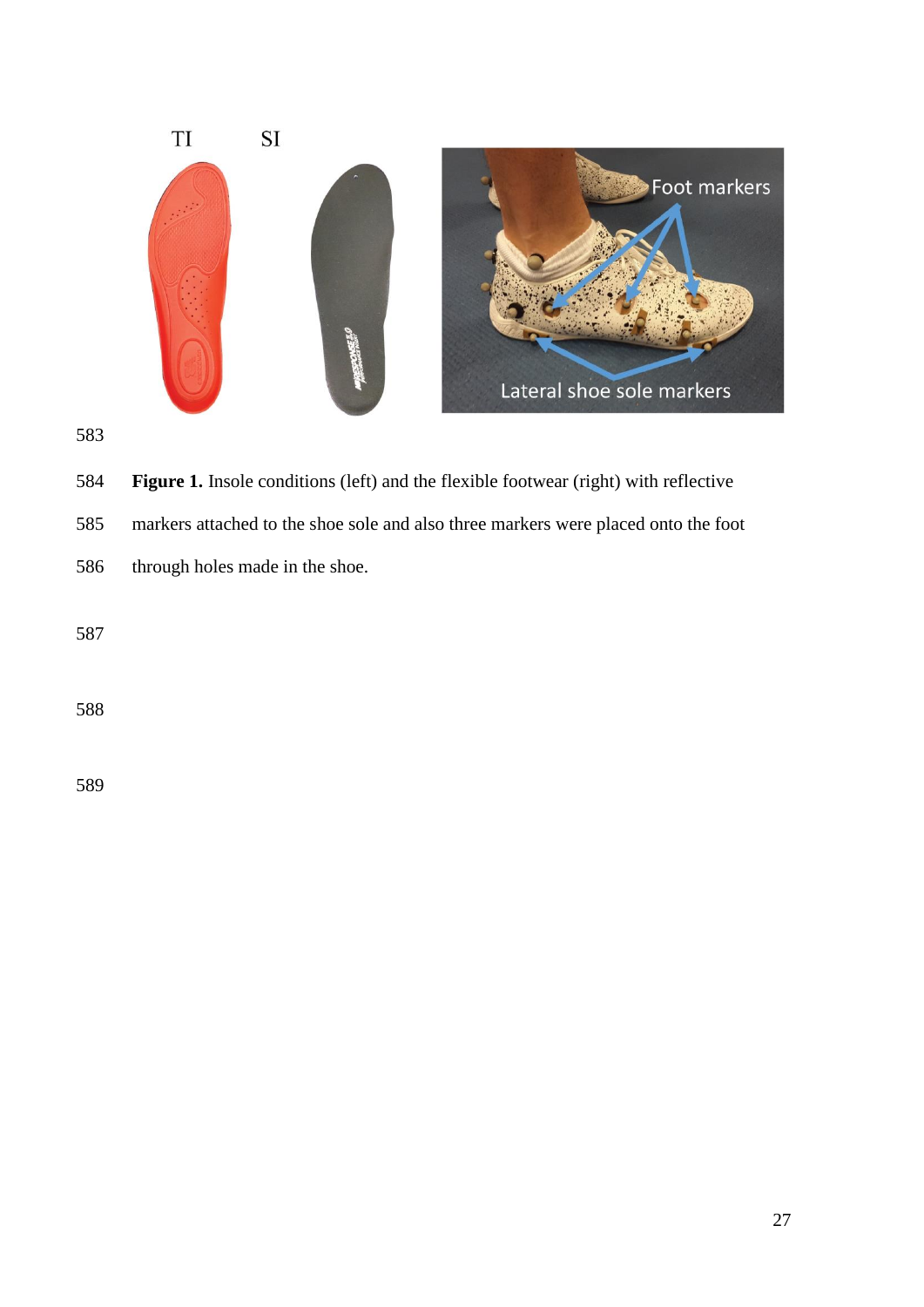

**Figure 2.** Biomechanical testing set-up. For the side-cut (a) participants completed a

592 slight  $(20^{\circ})$  cut, which enabled approach speed to be maintained. For the turn (b),

593 participants decelerated prior to changing direction 180<sup>o</sup>.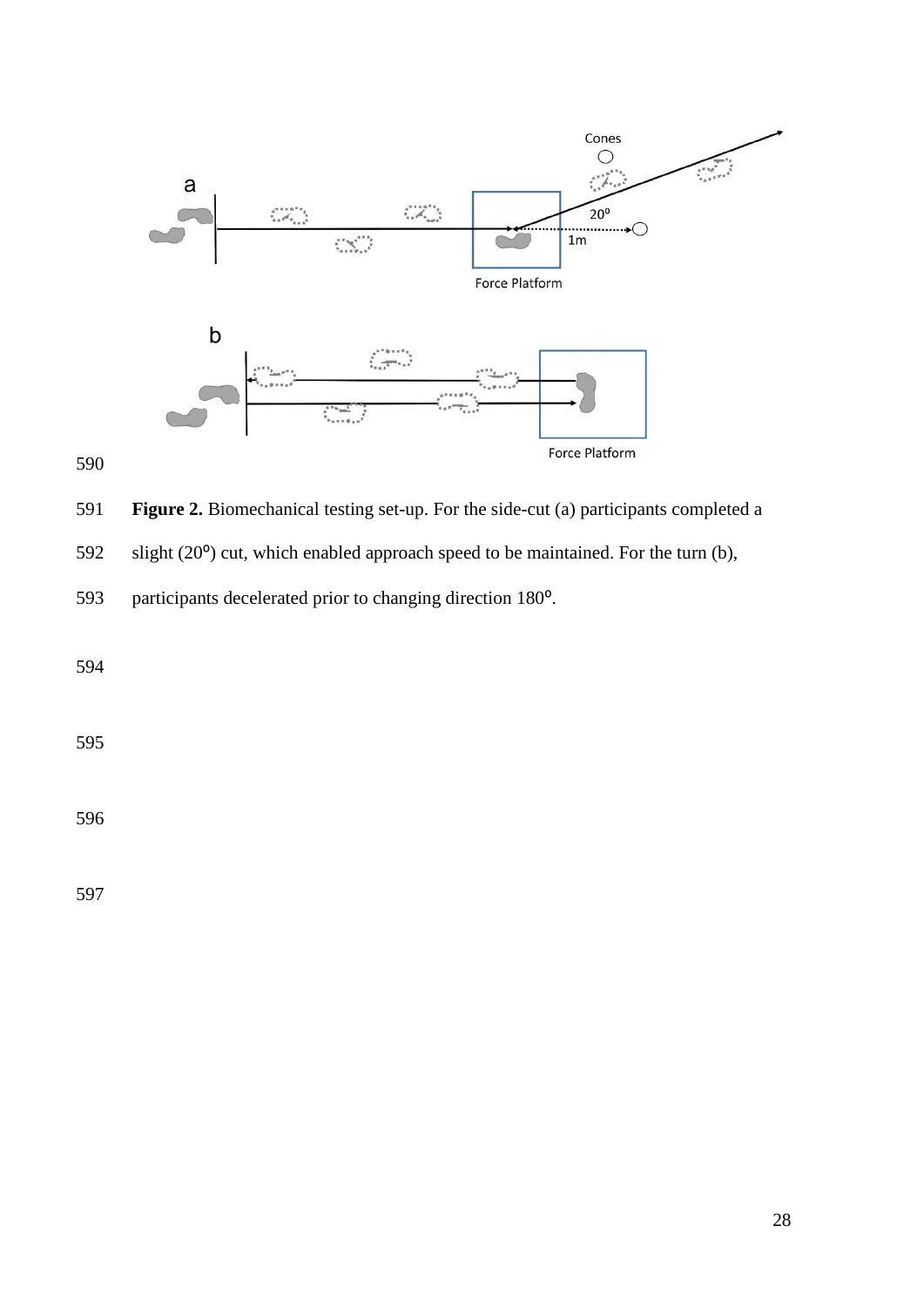



 **Figure 3.** A vertical ground reaction force (solid line) and resultant horizontal (dashed line) forces during a side-cut (a) and a turn (b) of a typical participant during an example trial. The coefficient of friction for the side-cut (c) and turn (d) correspond to the same trial. The SI (black) and TI (grey) trial are displayed.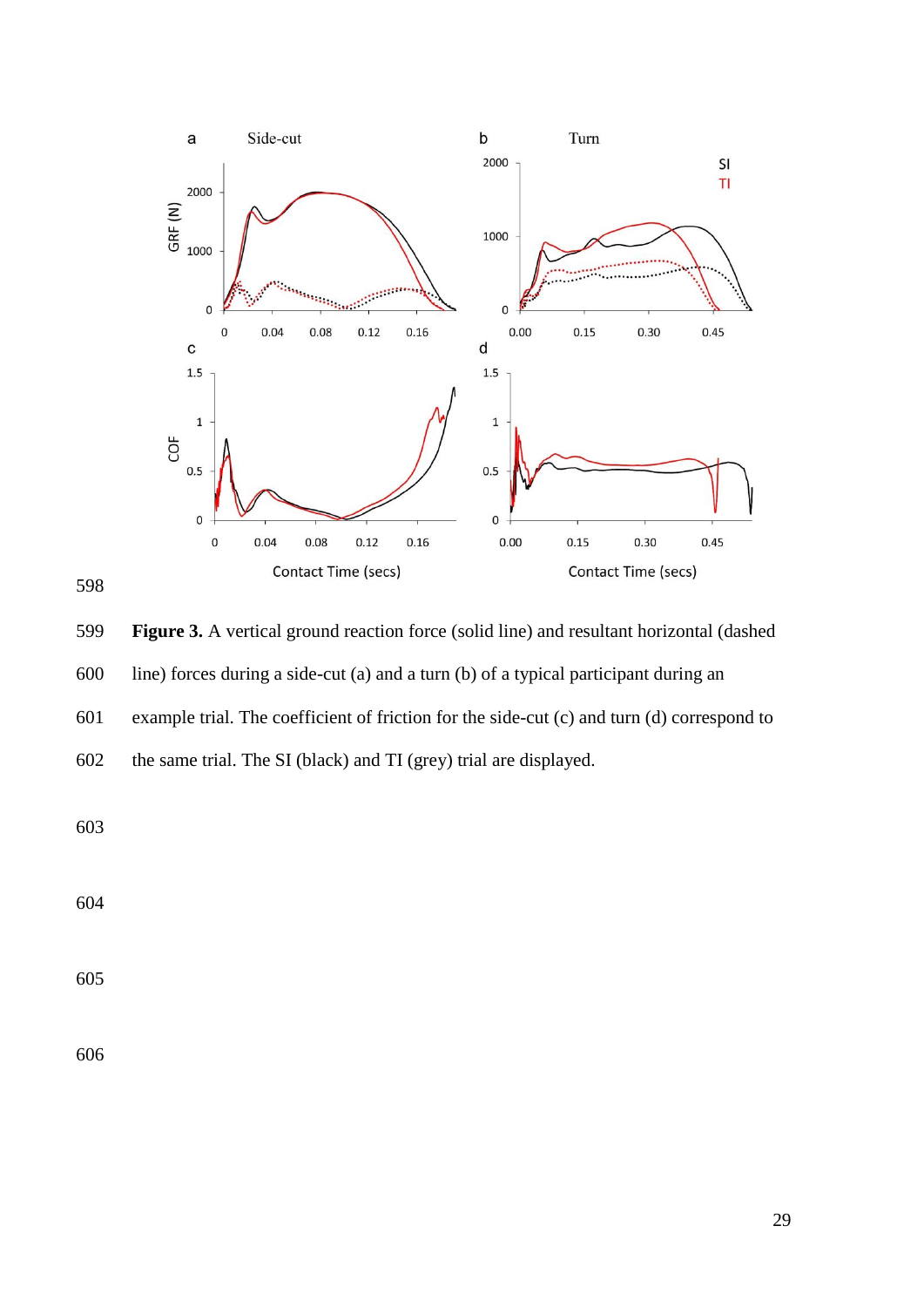

**Figure 4.** Mean (SD) subjective perception scores across participants. \*Denotes a

significant difference between insole conditions.